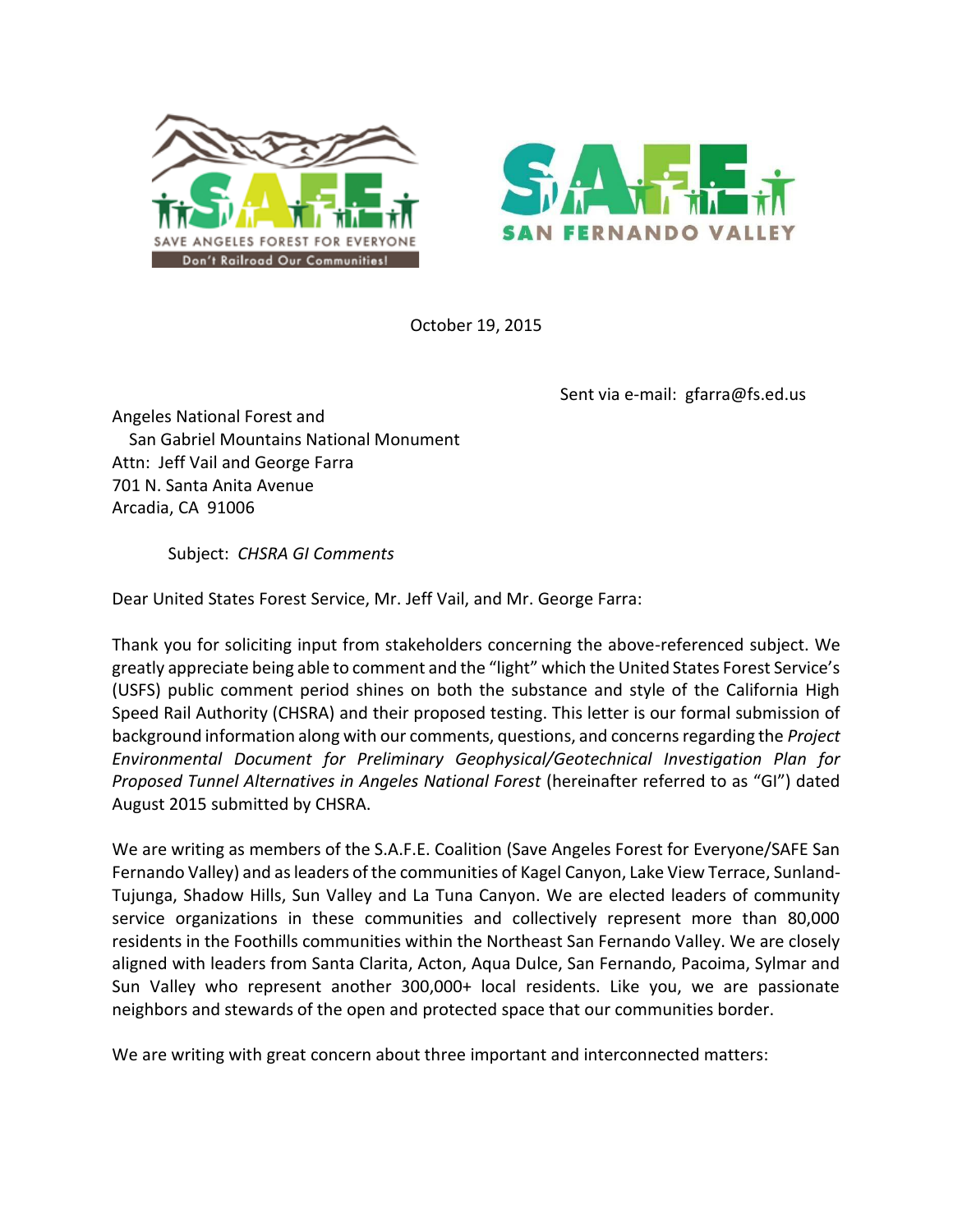- 1. The culture and operating track record of the California High Speed Rail Authority (CHSRA) and, thus, their fitness to conduct the GI testing without a strong combination of an independent, third-party peer review process and strong USFS monitoring and oversight.
- 2. The inadequate, short-sighted GI proposal submitted by CHSRA for the Palmdale to Burbank Project Section.
- 3. The potential impacts and damage posed by the proposed geophysical/geotechnical investigation.

Our concerns are mitigated to an extent by the great respect we have for the service and work provided by the United States Forest Service (USFS). We know this process will place major demands on your time and resources. We are very concerned that the USFS' attention not be diverted away from its critical day-to-day responsibilities and urge the USFS to put any and all burdens on CHSRA to fund any incremental work created for the USFS by their activities or shortcomings. We are looking forward to meeting with you on Friday, November 6, 2015, to discuss this matter in person.

Our comments are broken into three sections. First, we have outlined several requests of the USFS. Second, we have explained the reasons behind our special requests. Third, we provide extensive detail on our comments about the GI. We appreciate your consideration and trust that you will exercise great caution and vision as our guardian of the Angeles National Forest (ANF), the San Gabriel Mountains National Monument and present and projected Wilderness Areas.

#### **I. Requests of the United States Forest Service**

We have several requests of the United States Forest Service:

- 1. Take no action on the GI proposal until after we meet on Friday, November 6, 2015, at the earliest, so that we have ample opportunity to discuss the Project and the GI in person. We request that courtesy as we are, by far, the most representative, involved, informed and committed community entity affected by the current high speed rail and GI proposals and the most involved in protecting all impacted communities and sensitive environmental areas. We are very professional in our approach and know the issues and the environment very well.
- 2. Request CHSRA provide you/USFS with copies of ALL comments (there are hundreds if not thousands of such comments) CHSRA has received related to geophysical and geotechnical issues beginning with the scoping period (fall 2014), once the East Corridor routes were announced in December 2014, and in response to the Strategic Alternatives Analysis (SAA) Report. Additional time following the comment period will be needed to enable the USFS to fully review all public comments related to geophysical and geotechnical conditions in the context of the proposed GI.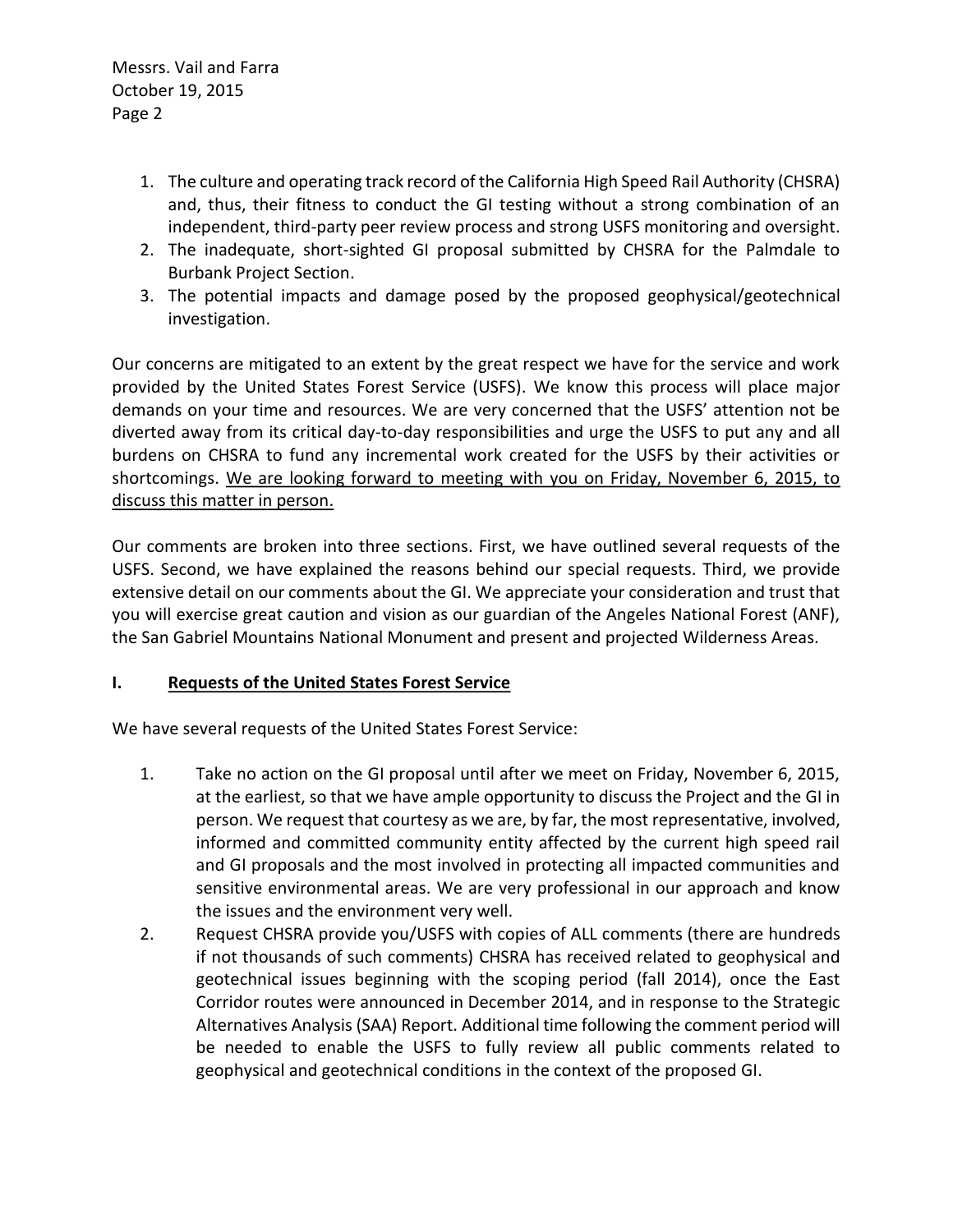- 3. Take no action on the GI proposal until CHSRA establishes, to the satisfaction of impacted communities, elected officials and the USFS, an independent, third-party professional review panel (ITP) to provide input and review of all CHSRA studies related to water, seismic and tunneling, including this GI. As background, dating back to early 2015, community and elected leaders have requested CHSRA to include representatives of key agencies such as Army Corps of Engineers, LA County Flood Control District, LA Department of Water and Power, California Department of Water Resources, the California University system (experts on hydrology and seismicity), Sierra Club, and international tunneling experts.
- 4. We are particularly concerned about the "survey/sample size" and the relevance of the data to be obtained. We seek expert opinion as to the predictive ability of as few as 5 test sites when extrapolated over 35-40 mile area encompassing many thousands of acres of land. It appears more sites would need to be drilled to safely and adequately assess local conditions...then the question becomes, when is the point of too much testing, and too much damage, reached?
- 5. Do not allow CHSRA to begin the GI until CHSRA provides USFS with complete stakeholder lists and extend the comment period to allow time for those not notified to participate in the current public comment period. We will provide under separate cover the USFS with letters/emails from people who did not receive notice of the GI plan and public comment period, meaning CHSRA's lists are inaccurate and incomplete, and the public comment period should be extended.
- 6. Do not allow CHSRA to begin the GI during the height of the fire season, nor when "red flag" days are declared or expected. In addition, conducting these studies now, at the height of the current, severe drought seemingly would not allow for seasonal conditions and data, effectively under-reporting the incidence of groundwater. Shouldn't such data be obtained over a full year period to serve as a benchmark?
- 7. Do not allow CHSRA to begin the GI until the aforementioned ITP has reviewed the scope of work for the GI and all comments are reviewed and resolved to the satisfaction of the ITP and the USFS.
- 8. Take no action until CHSRA demonstrates full funding capability for the proposed routes due to the damaging nature of the GI itself. It is premature to allow such damaging testing for a project that lacks funding commitments, entitlements and basic permits. Add to that, growing public and political opposition and this may well end up being a project that is defunded as soon as 2017 when its funding shortfall and deadlines become real.
- 9. Finally, if and when the proposed GI testing is to commence, because of the CHSRA culture and track record, as well as the extraordinarily damaging nature of the CHSRA testing and proposed operations, we call upon the Forest Service to demand unprecedented precautions, conditions, monitoring and funding assurances from CHSRA prior to, during and after the GI testing.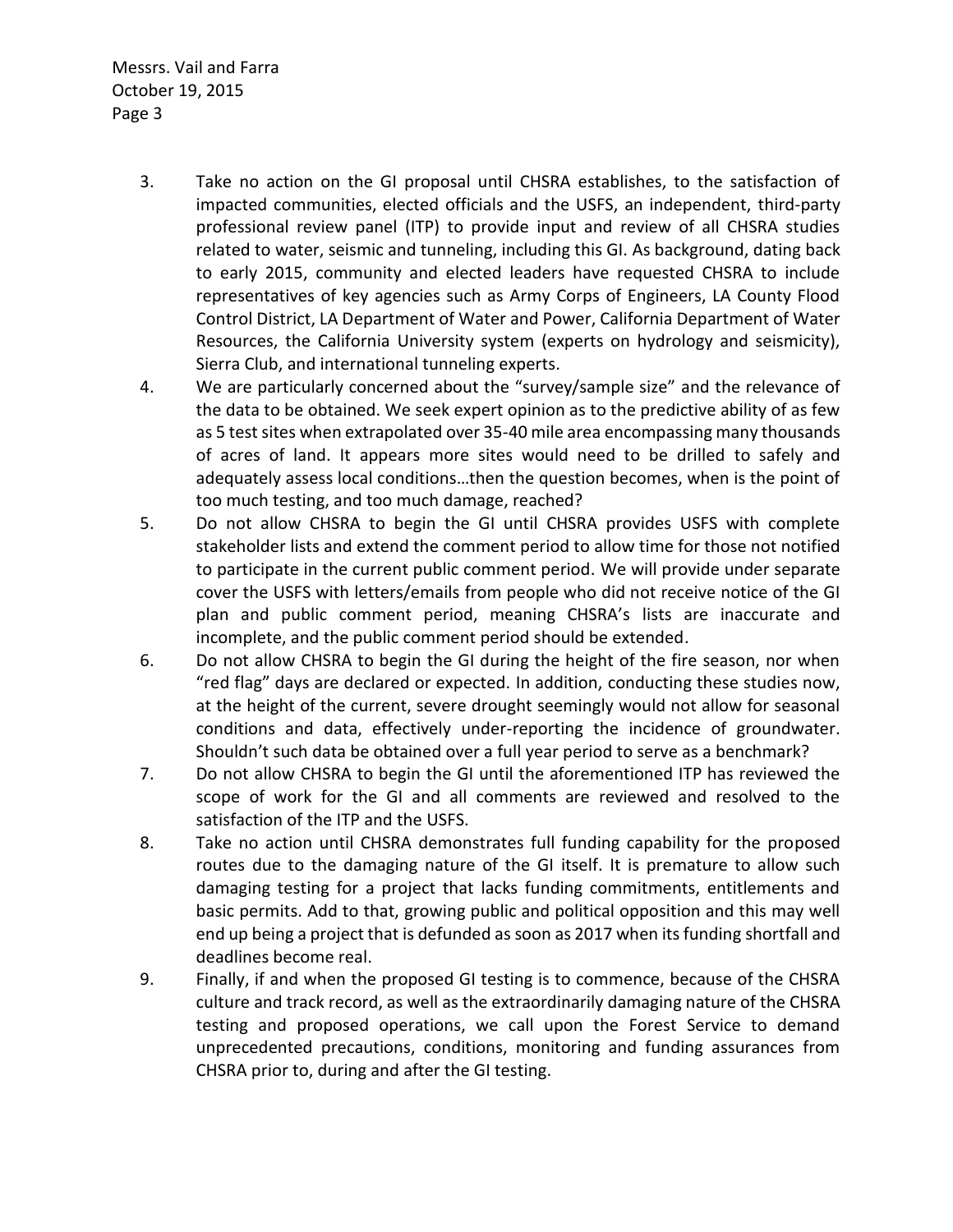#### **II. Justification for Requests**

We were the first to call for upfront testing of water resources, seismic activity and tunneling impacts because the East Corridor routes through the ANF have received very little time and research to date, compared to existing surface route alternatives. If all these alternatives are to be included in the same EIR/EIS or environmental studies, there must be a level playing field and equitable research and analysis conducted on each alternative. Presently, of the four route alternatives under consideration, SR14 has been studied for nearly 7 years, E2 has been studied since December 2014, and the revised E1 and E3 routes have only been on the table since May/June 2015. Compounding the time crunch is the fact that on June 30/July 1, 2015, CHSRA executed a major changeover of consulting teams and personnel. Much institutional memory was lost and many new consultants remain in "beginner" mode.

However, the CHSRA, true to its culture, its inflexible schedules, and its lack of transparency, has put together a GI plan that is grossly inadequate and in need of both further detail and immediate engagement of the ITP. Such a panel has been proposed since early 2015 by all of S.A.F.E. and all community leaders, is supported by local elected officials since May 2015, and has been discussed publicly with CHSRA since early 2015. To date, CHSRA has not followed through on the ITP, other than providing periodic lip service, thus, we cannot support beginning the GI.

With respect to the final request for extensive oversight and monitoring of the GI, we offer the following rationales:

#### *1. Lack of Experience*

a. CHSRA is a loose amalgamation of hired guns, consultants from all over the world who have never worked together, and who have never built a high speed rail system in the United States. When CHSRA says "they" have done this before or "they" have experience, CHSRA is referring to just a few individuals, not their entire team. Please keep in mind "they" are only as good as the people they retain on consulting contracts. These consultants have exhibited no allegiance, ownership, knowledge or passion for our local communities. As an example, CHSRA's newly hired lead engineer for planning and construction works for a Spanish corporation, lived in Europe and was not even part of CHSRA until July 2015. He has just relocated to the United States from Spain, was provided his first on-the-ground briefing by the SAFE Coalition on Thursday, October 8, and probably doesn't even know where the nearest 7-11 or USFS Ranger Station are located. Yet, he too is now rushing on the CHSRA treadmill to disaster.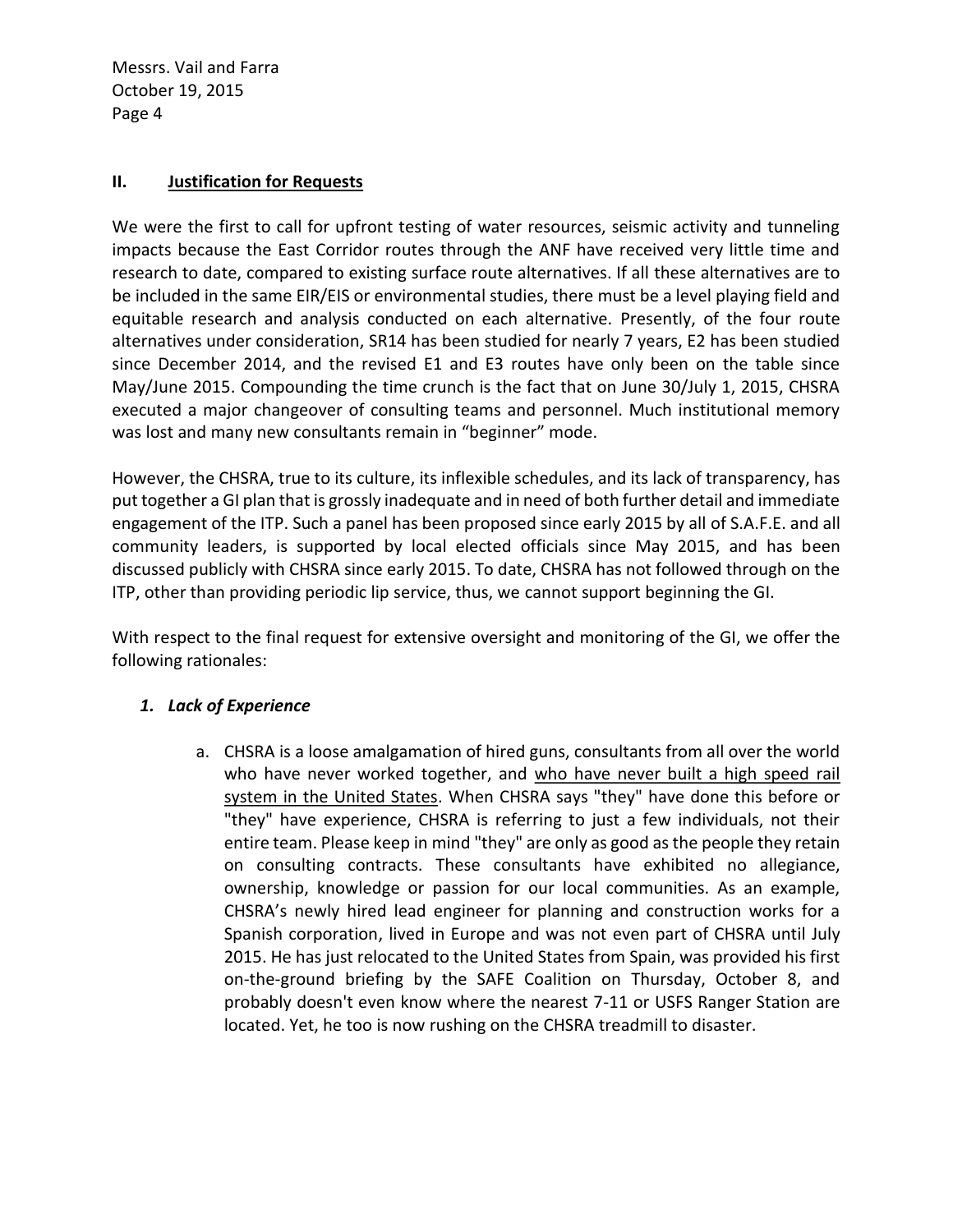#### **2. Funding Shortfall, Timeline Pressure and Propensity to Cut Corners**

- **a.** CHSRA is behind schedule, under-funded and rushing to meet impossible deadlines (see attached October 8, 2015 and October 16, 2015 LA Times articles). By law, CHSRA must receive one-third of its funding from federal sources, onethird from private sources, and one-third from state sources. It is a fact discussed publicly by the CHSRA Board of Directors as recently as CHSRA's October 6, 2015 board meeting in Sacramento, and reported in all the major newspapers in California, that CHSRA has a serious funding shortfall. As acknowledged by CHSRA and as widely reported by the press, CHSRA's federal funding will be cut off in 2017. Not a single dollar of private funding has been raised. CHSRA's state funding is limited to the one-time American Reconstruction and Reinvestment Act of 2009 (ARRA) and the California Cap and Trade Program, which earmarks 25% of its funds to CHSRA. It is being widely speculated that CHSRA is so far behind in its planning and operations that it will fail to qualify for the State match portion of the Federal funds by 2017, further hindering its funding and progress. Some are even speculating the high speed rail project will grind to a halt with its funds repurposed to other transportation and public infrastructure projects.
- **b.** CHSRA is cutting corners, taking short cuts, ignoring public input, refusing transparency and conducting inadequate public outreach, all in an effort to reach critical path funding deadlines. Our own Congressman, Adam Schiff, has accused CHSRA of "reaching their conclusion and working backwards."
	- i. As reported (see attached article from the Palo Alto Weekly), on October 13, 2015, the Palo Alto City Council voted unanimously to demand CHSRA slow down and to implement an effective community outreach program for high speed rail planning in that region.
	- ii. Last week, upon commencement of CHSRA planning in Orange County, Assemblyman Matthew Harper from the 74<sup>th</sup> Assembly District called for the state to "give up on this unobtainable and ill-conceived fantasy" and to use the high speed rail funds on necessary transportation projects instead (see attached press release).
	- iii. In June 2015, a measure approved by legislative Democrats cut the reporting requirements for CHSRA, requiring spending reports to the Legislature every two years instead twice per year, an obvious attempt to scale back oversight.
	- iv. Statewide, CHSRA has maneuvered legally to avoid oversight by the California Environmental Quality Act (CEQA). In addition, when requested to explain the start date for its environmental studies, CHSRA was nonspecific and referred to a "rolling EIR/EIS process," something we've never heard of before. It should be noted that the neighboring environmental review process for the 710 Freeway took four years from the scoping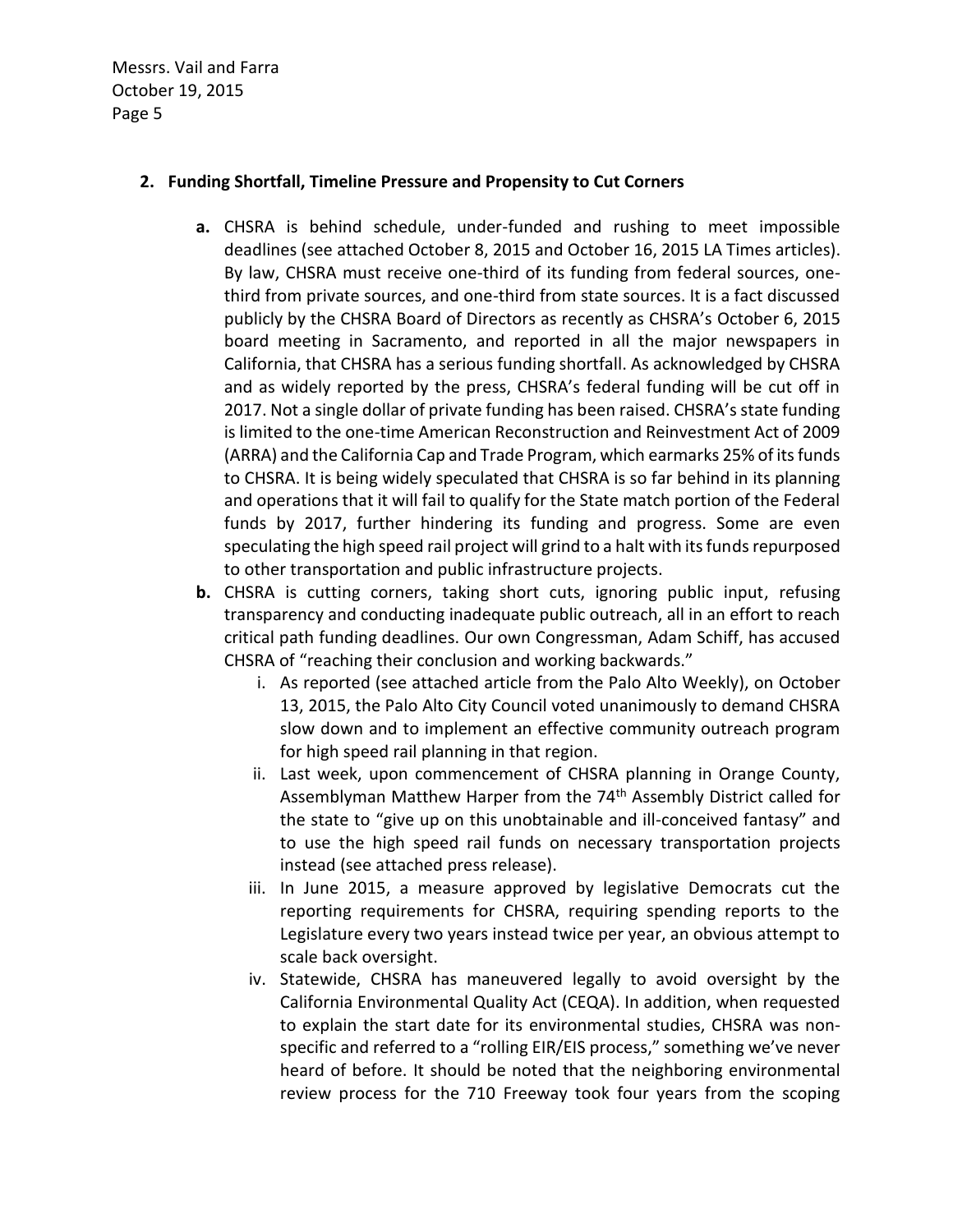> period to the Draft EIR for a 4-5 mile project. In all of CHSRA's public presentations, they propose to proceed from the scoping period to Draft EIR in less than two years for a 35-40 mile segment!

- v. In the Palmdale to Burbank Project Section, CHSRA rushed to conclude its Strategic Alternatives Analysis (SAA Report) at their July 2015 Board Meeting, despite it including two severely flawed alternatives and two alternatives that had hardly been studied. At that Board meeting, the Board took no action on the Plan, effectively giving staff a "green light," despite hundreds of public written comments and the attendance of about 400 opponents at the downtown LA CHSRA board meeting.
- vi. Perhaps the most egregious example of CHSRA putting the cart before the horse is in Burbank, California. CHSRA's board and staff have "determined" that a station should be located in Burbank. Neither the Burbank City Council, the Burbank Planning Commission, the Burbank Airport Authority nor Burbank residents have ever voted to approve a station in Burbank. The City is just beginning to learn the facts. Their interest in jobs and added tax revenue will soon be dwarfed by their concerns of CHSRA's funding shortfalls and public perception that high speed rail is an end run effort to "expand" the new airport terminal. One Airport Commissioner, Terry Tornek, stated recently that he believed CHSRA's request for an intensive 6-month planning process would be more likely to take a decade to complete! (see attached *Burbank Leader* article dated August 18, 2015). In fact, CHSRA has no claim to any land in Burbank, an EIR has yet to be done for a proposed, new airport terminal, and the Burbank City Council has just turned their attention to this issue in the last 30 days.
- vii. As mentioned previously, CHSRA has not established the ITP prior to submitting the GI plan to the USFS.

#### **III.** Background

CHRSA has filed a Special Use Permit application with the USFS to conduct various geophysical/geotechnical tests and investigations (GI) within the ANF. These tests will assist them in determining whether or not it is feasible to tunnel under or through the San Gabriel Mountains.

The GI will test for groundwater, adverse geology, and earthquake faults. The GI would consist of drilling, installing, testing and backfilling core holes at  $5 - 8$  locations that HSR has identified within the Forest. The depth of the core holes ranges from 200 feet to 2790 feet deep.

CHSRA proposes to conduct its drilling over the course of one year. The drilling of the deepest hole would take over 3 months to complete. This is a highly invasive, extensive, prolonged project that would have significant impacts to the ANF, to the residents who live in and around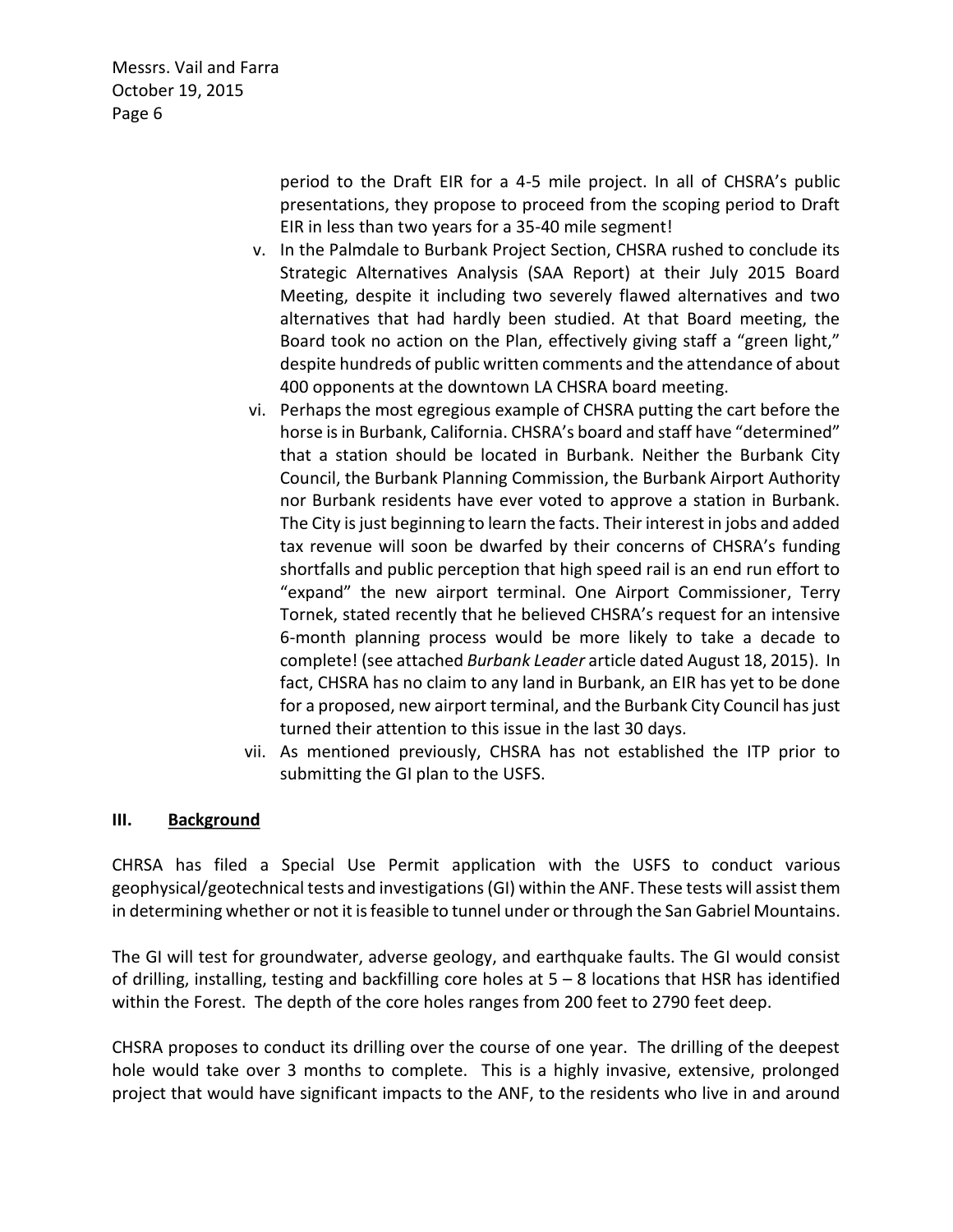it and the millions of people who visit and utilize THEIR protected federal lands. It is a sad to note that much of the high speed rail program approved by voters in 2008 has fundamentally changed and has been allowed to change by the Governor and state legislature. As sure as the public was thrilled by creation of the San Gabriel Mountains Monument in 2014, had voters known in 2008 that high speed rail would pierce the Monument, Angeles National Forest, and densely populated communities such as those in the San Fernando Valley, the high speed rail vote would have, and should have, failed.

We have studied CHSRA's proposal, and there are many concerns that this drilling presents which should be addressed by CHSRA and the USFS prior to any commencement of work.

#### **IV. Issues and Concerns**

#### *1. Impacts to Groundwater Springs, Streams, and Wells*

- **a.** The proposed drilling creates the potential for contamination of the water table during borings. This would negatively impact both humans who ultimately receive this water "downstream" as part of the Greater Los Angeles water supply, and animals which drink from the streams located within the ANF.
- **b.** Contamination could occur from the materials used by CHSRA during drilling. The letter to CHSRA from the USFS supervisor indicated that CHSRA would be using materials "approved for use in drinking water systems to prevent contamination of groundwater." However, CHSRA provided a lengthy list of materials/additives that it will be using during those drillings, along with the Material Safety Data Sheets for those materials. The MSD sheets indicate that many of the materials CHSRA intends to use feature the following warnings:
	- **i.** Carcinogenic (cancer causing to humans and other animals)
	- **ii.** Toxicity to fish and mammals
	- iii. Requires environmental precautionary measures to "prevent from entering waterways."
- **c.** We are concerned that the use of such hazardous materials may contaminate the water supply, possibly causing harm to humans and animals, unless proper precautionary measures are in place, and followed with monitoring by independent, third-party independent oversight.
- **d.** Contamination could occur from the mixing of waters from a higher level with waters from a lower level. The proposed drilling creates the possibility of merging of groundwater zones, to possible undeterminable negative consequences.
- **e.** Depth of boring could cause water at one level to drain to another level, and any residents who have a well at the higher level could then lose or see a drop in their water level.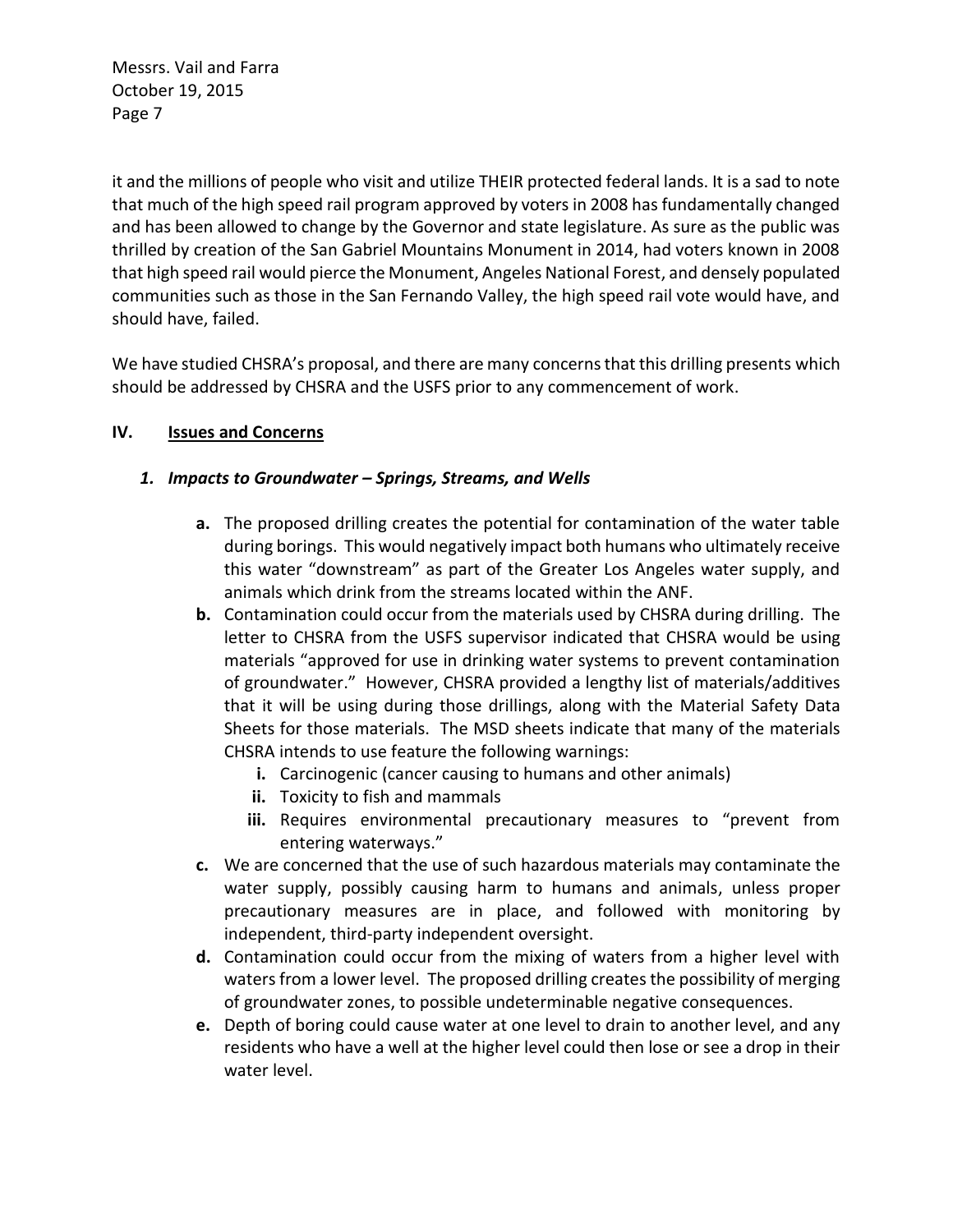- **f.** If it rains (which it will likely do at some point during the year CHSRA plans to complete its tests), the hazardous materials may be spread from the worksite and travel to and contaminate the natural springs/streams which are in proximity to the worksite, some of which are noted on CHSRA maps as lying within the Area of Influence of the core holes.
- **g.** Contamination from the use of drilling additives, slurry, grouting, and other materials could occur not only below the surface, but also at surface level of the worksite.
- **h.** The initial test should be on the deepest core hole and review conditions before moving onto others, i.e., do not drill all coring holes concurrently.
- **i.** In order to establish baseline information prior to testing, CHSRA needs to test the water for quality. Specifically, for protection of the public using groundwater for domestic purposes, at least one domestic groundwater well south or southwest (Kagel Canyon), and one north of the boring sites should be tested for the EPA's National Primary Drinking Water List of Contaminants listed in 40 CFR Part 141. These wells should be tested prior to boring activities once, to establish a baseline, and again one year after completion of the project. For protection of biological species, all discharged waters should be monitored at least per drill site for Hazardous Constituents listed in 40 CFR PART 261, APPENDIX VIII, and Chronic Toxicity. Also an evaluation should be performed of residential well water levels and their ability to provide the required gallons per minute per the Fire Department guidelines. Tests should be continued during the drilling and then on an ongoing basis for one year following the initial test.
- **j.** The source (City of Los Angeles, Los Angeles County, State of California, etc.) and type of water, i.e, potable, recycled, gray, etc. needs to be identified as well as how it is purchased. Additionally, we need to know how much water will be used before, during and after drilling and any other related testing activities presented in a "per core hole" unit of measurement. We recommend CHSRA, which is a State entity, utilize water it procures directly from the State and not encumber any local City or County of LA water supplies.
- k. CHSRA has calculated that impacts will not occur beyond a 1000 foot "Area of Influence" surrounding the borehole. However, they have no way of knowing for sure that there will not be contamination beyond the Area of Influence. If they hit a groundwater source, contamination could occur before they are able to plug it, and that contamination could spread along with the groundwater. CHSRA's Area of Influence assumes they will be dealing with small fissures and cracks within the bedrock, but CHRSA also acknowledges a natural flow of groundwater that exists in fractures in the bedrock. Water moving within fractures is unpredictable, delicate, and volatile, and CHSRA cannot predict with any certainty the effect of their drilling on the water supply downstream and in surrounding areas.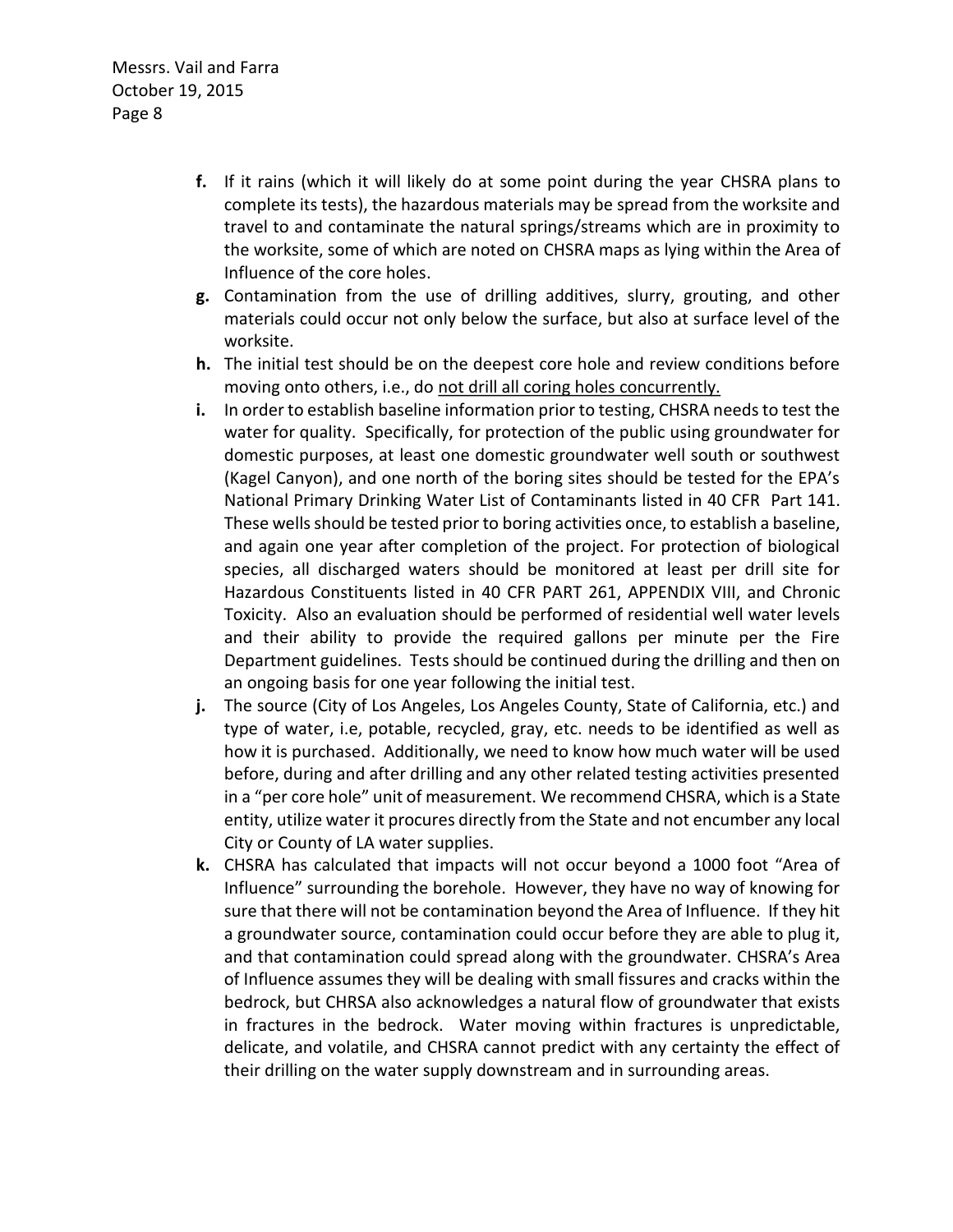- **l.** The proposed drilling creates the potential for disruption, diversion, or drawdown of the water table or natural spring and/or natural flow of groundwater during borings.
- **m.** CHSRA has never acknowledged the private wells that exist within the ANF. Specifically, the wells that exist in Upper Kagel Canyon are not included on Figure 13, some of which are less than two miles "downstream" from the proposed E1-B3 and E1-B2 core hole sites. These property owners are particularly concerned about (1) possible contamination of their water supply, and (2) possible reduction of their water table. (There are other wells in the vicinity of testing and tunneling that are not documented on the material provided by CHSRA.)
- **n.** CHSRA prejudices this review by stating, "Based on the information presented in this GI Plan, we do not anticipate any impacts from the proposed exploration program of the existing water wells within private inholdings or other areas of Angeles National Forest." Yet, CHSRA further states later in the document, "We anticipate that difficult drilling conditions may be encountered." Clearly, this is a contradiction and only adds to our concerns about this process.

#### *2. Biological/Wildlife Impacts*

- **a.** Wildlife within the forest will be impacted by noise and vibrations generated by the drilling machine, as well as by the hammer and air guns that are used for seismic testing. Impacts may include disruption to mating habits, migration, and/or abandoning the area to avoid the noise/vibration resulting in change of food supply and disruption of the food chain up to apex-level predators.
- **b.** Wildlife will be affected by the influx of people and vehicles that will be introduced to their environment and which will be present for many months at each of the core hole locations.
- **c.** Wildlife may be impacted by any contamination of their water supply which may occur through CHSRA's introduction of toxic materials (see contamination concerns above).
- **d.** The ANF provides critical habitat and biological corridors for many endangered, threatened, and sensitive species, including the following:
	- **i.** Mammals: Nelson's Bighorn Sheep, mountain lions
	- **ii.** Birds: California condors, California Spotted Owls, and the Coastal California Gnatcatcher, and the Prairie Falcon
	- **iii.** Amphibians/reptiles, which live in the water which may be impacted by drilling: the Arroyo Toad, Southern Mountain Yellow Legged Frog, California Red Legged Frog, and Santa Ana Suckerfish.
- **e.** The permit application states that surface biological surveys should be conducted AFTER the issuance of the permits. Biological Surveys must be completed prior the issuance of permits. The CHRSA representatives spent one day looking at some of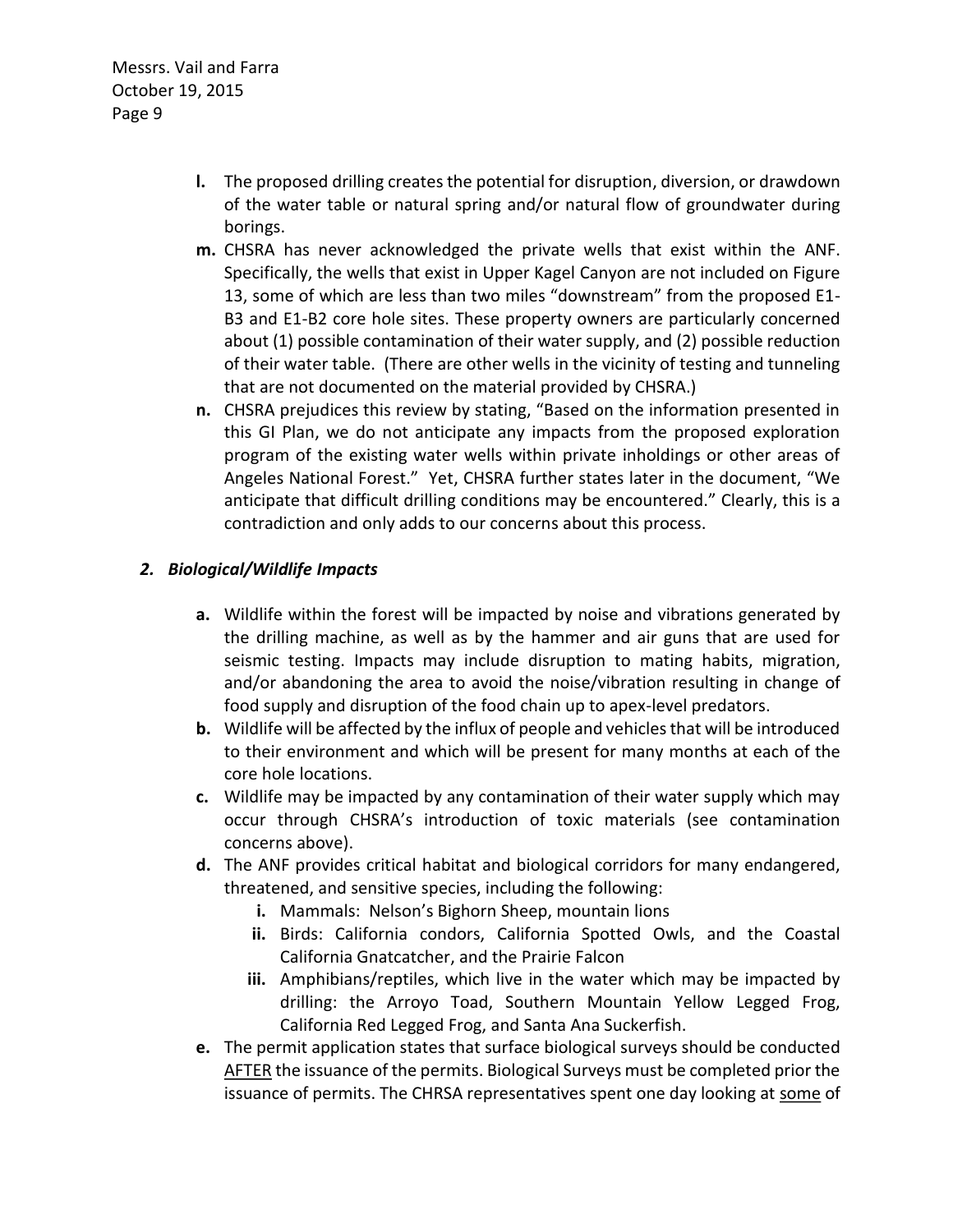the sites. This is inadequate. Additionally, such surveys should be conducted during the appropriate time frames when biological resources can actually be studied pursuant to established protocols.

**f.** Disruption to or diversion of the water supply or a drop in the water table would negatively impact protected California Live Oaks as well as California Sycamores and White Alders.

#### *3. Impacts to Recreational Use in the ANF*

- **a.** The sites proposed by CHSRA disrupt and diminish the enjoyment of recreational opportunities within the ANF when roads are closed or activities are within the site areas.
- **b.** Hang Gliding: CHSRA specifically notes that its E1-B3 proposed site will cause disruption to the hang-gliders who utilize the Kagel Truck Trail to access hanggliders peak. More specifics are needed regarding mitigations, enforcement and monitoring.
- c. Hiking and Backpacking: CHSRA's proposed bore sites are within close proximity of various Discovery Trails, Interpretive Trails, and even the Pacific Crest Trail, which is heavily used by hikers, backpackers, etc. The duration of the proposed project and the noise and traffic created by the proposed project will result in significant disruption to the use of such trails, which are a preferred and intended use of National Forest lands.
- **d.** Equestrian Use: CHSRA's proposed bore sites are within close proximity of trails that are used by equestrians, specifically the Kagel Truck Trail. Horses will be adversely affected by the noise and vibrations generated from the drilling. The duration of the proposed project and the noise, vibration, and traffic created by the proposed project will result in significant disruption to the use of such trails by equestrians, which is a preferred and appropriate use of National Forest lands. CHSRA has not, but must, be informed by equestrian experts such as veterinarians and equestrian organizations such as ETI to thoroughly understand potential issues. No one among CHSRA's consulting team possesses such expertise. Further, the only ANF equestrian access trail point is the fire road next to E2, adjacent to Courtship Ranch. This access point would likely be impacted and blocked due to equipment deliveries, etc. for the GI. Moreover, this fire road has a history of serious mudslides in heavy rain events, closing it down for months at a time.
- **e.** More information is needed about what noise, vibration, dust, truck traffic volumes, etc. would be created that would impact residents, campers, equestrians, hikers and motorists.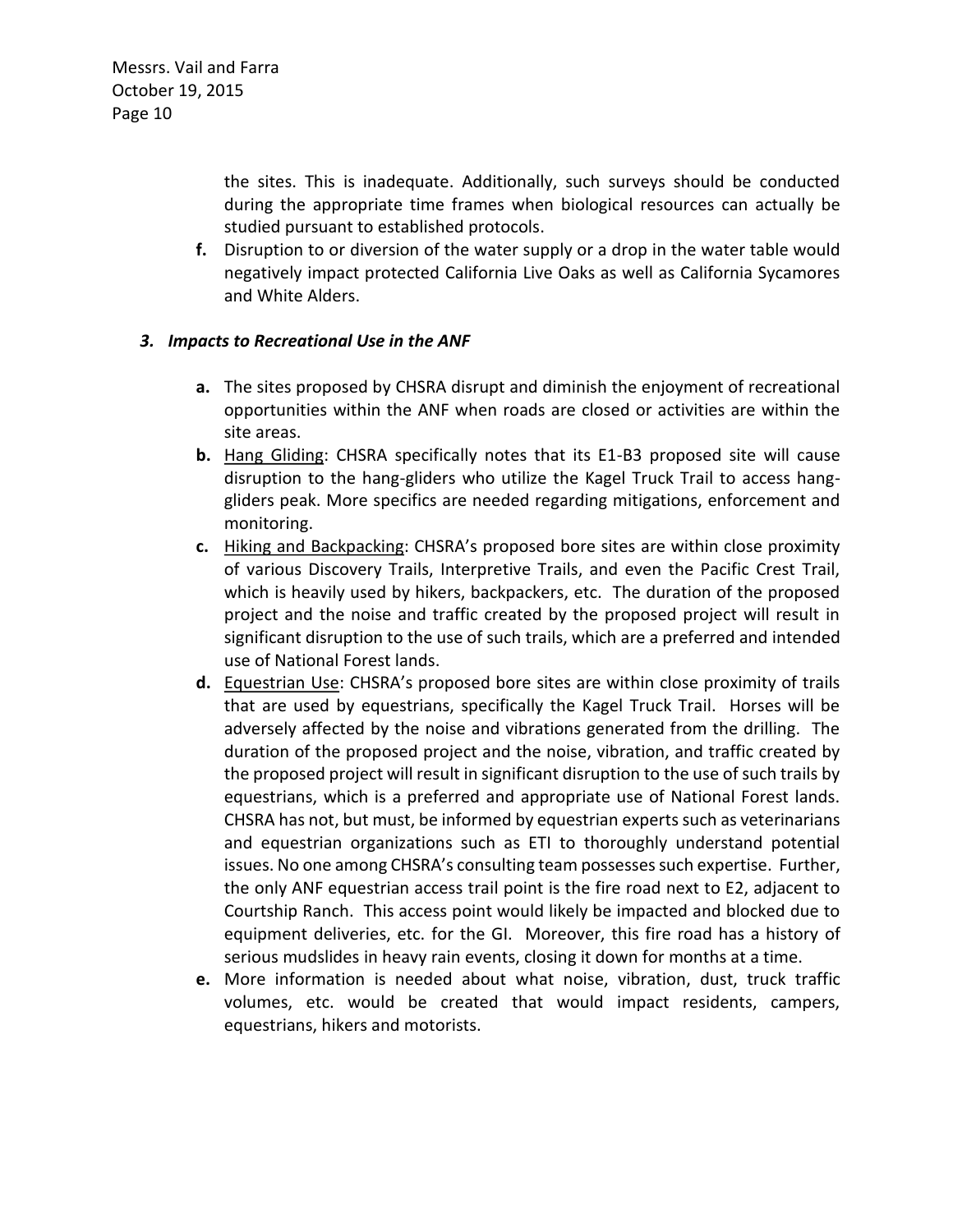#### **4.** *Fire Hazard Mitigation and Impacts to Fire Suppression*

- **a.** Causing a Fire: An abundance of caution is necessary as any equipment CHSRA is working with could cause a spark leading to a fire. Considering the drought situation, coupled with the devastating forest fires that have occurred recently in California, this is of particular concern to the surrounding residents. CHSRA itself acknowledges this possibility as they describe bringing in tanker trucks to hold water for potential fire suppression. Because this is the high fire season, shouldn't this activity be postponed until the cooler months of spring? Any activity that requires torches or welding equipment requires a Hot Work Permit. Will the causing of a fire shut down any further testing at that or other core holes? What emergency communications equipment will be used by CHSRA personnel and how will they be monitored and overseen by USFS personnel?
- **b.** Blocking Fire Fighting Efforts: CHSRA intends to use currently existing roads to access its proposed core hole locations. This includes a number of fire roads, which exist primarily as a means of access for fire equipment to manage forest fires. CHSRA will be bringing in an unknown number of vehicles to each bore site, and acknowledges that these vehicles will block or partially block the fire roads. In the event of a fire, these obstacles could hinder or block fire fighters and their ability to extinguish a fire, not to mention jeopardizing the workers' ability to safely evacuate the area. CHSRA specifically notes that one of its proposed bore sites is a fire fighting staging area. At what point would core hole drilling stop or be required to stop if there was a fire in the vicinity of the ANF? What if evacuations were required? How would CHSRA be able to evacuate quickly and safely?
- **c.** Damage to Fire Roads: The months of use of the fire roads by heavy industrial trucks, tankers, and equipment will cause wear and tear on the fire roads, particularly during any rain which may occur, negatively impacting intended use of those roads during emergency situations. Road conditions must be monitored so that they will not be compromised in the event they are needed for emergency services.
- **d.** Communications During an Emergency. In the event of a fire or other emergency, what communications apparatus will CHSRA have to communicate with Fire and Forestry officials? How would operations be suspended immediately?

#### *5. Legal and Technical Concerns*

**a.** There will be a need for blow-out preventers (BOP) because the drilling mud m not exert sufficient pressure. CHSRA acknowledges the possibility of loss of circulation of the drilling mud, which means that pressure from the well might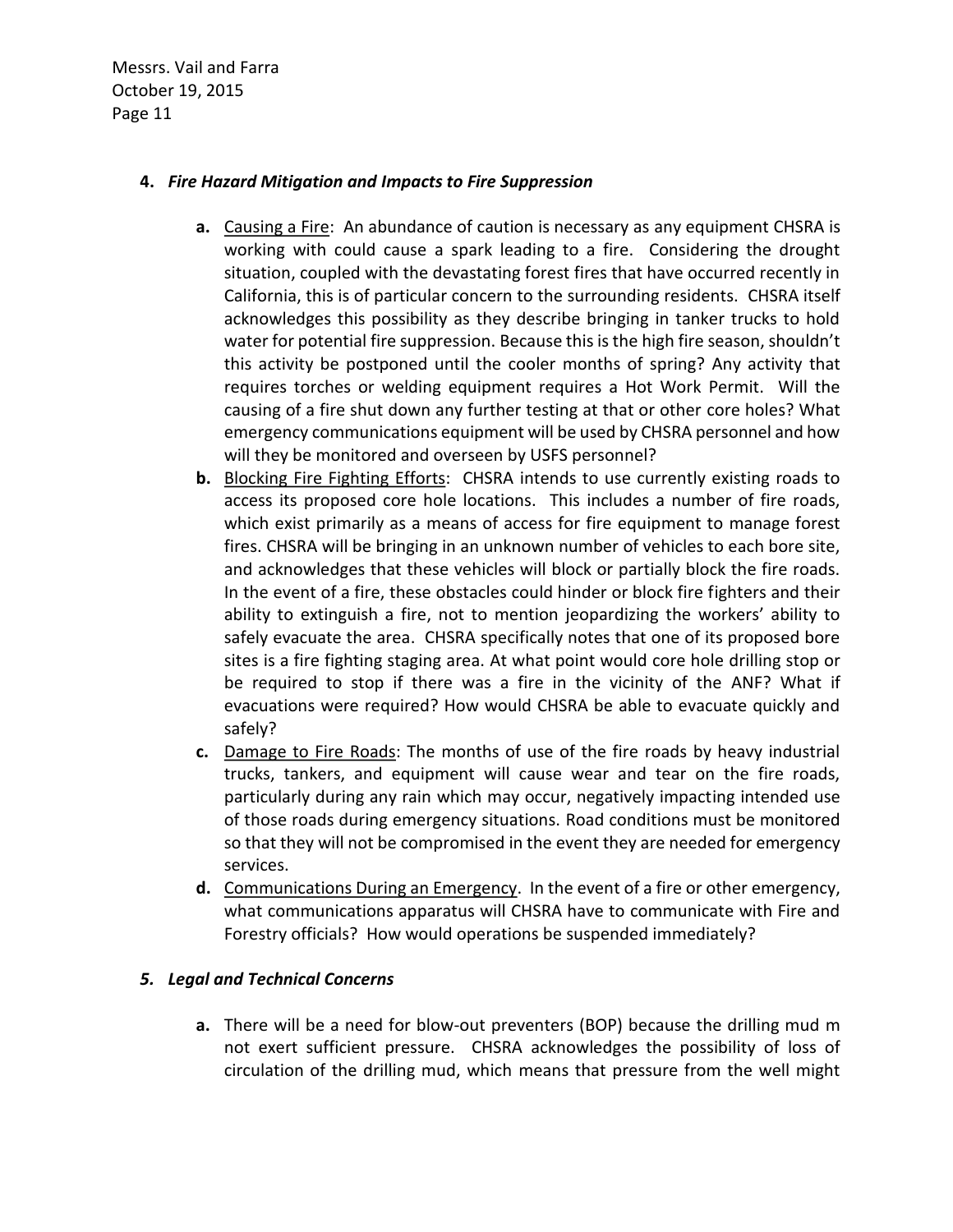> cause substances (water or gas) to come to the surface at a rapid rate and spill onto the surface. Each well should require a blow-out preventer.

- **b.** If the bore holes are left open, it is likely that the zones will intermingle in the future causing water from different zones to mix. This may become even more problematic when rainfall increases and more water percolates into the mountain.
- **c.** When core holes are closed, are they filled or merely capped? It appears from the GI that they are filled solid and then capped with a 10 foot seal. Is this a vertical "plug" or horizontal ("footprint") seal?
- **d.** To what degree of certainty and predictability does drilling 5-8 core holes throughout the forest represent the entire area? Without independent, thirdparty input into this proposed GI scope of work, how can we be assured CHSRA has even come close to identifying meaningful sites that are also representative of conditions throughout the routes? Further, it seems that timing deadlines and expediency again forced CHSRA to choose sites that are near roads. While this negates the need and complexity of clearing new roads/paths to test sites, it possibly overlooks better and more strategic locations that would prove far better from a scientific standpoint. How were the locations selected if only sites near roads will be tested? What if more sensitive areas are not located near existing roads and therefore will not be tested/studied? What locations would have been tested if road access was not an issue?
- **e.** "The drilling equipment, support equipment and drilling methods will be selected in anticipation of resolving field drilling problems efficiently to minimize down time and potential delays in schedule." These all should be specified now to USFS and should be reviewed by an independent, third-party peer review before permit application is complete and obviously approved. As issues arise, USFS, a thirdparty and SAFE must be notified and any material changes must be transparent and communicated publicly.
- **f.** Who will be legally and fiscally responsible for any damage done to the forest and to the residential wells downstream? Presumably, it will be CHSRA, therefore, it must demonstrate the ability to handle any damage/liability it may cause to wells, by igniting fires, damaging roads, etc. What form will this financial security be provided? Insurance? Bond? Trust Fund? How will residents be protected if their wells are adversely affected?
- **g.** How quickly will the core holes be filled when water is reached to avoid diverting water from residential wells downstream?
- **h.** In the event that a drop in the water table is determined, how will CHSRA mitigate this for property owners?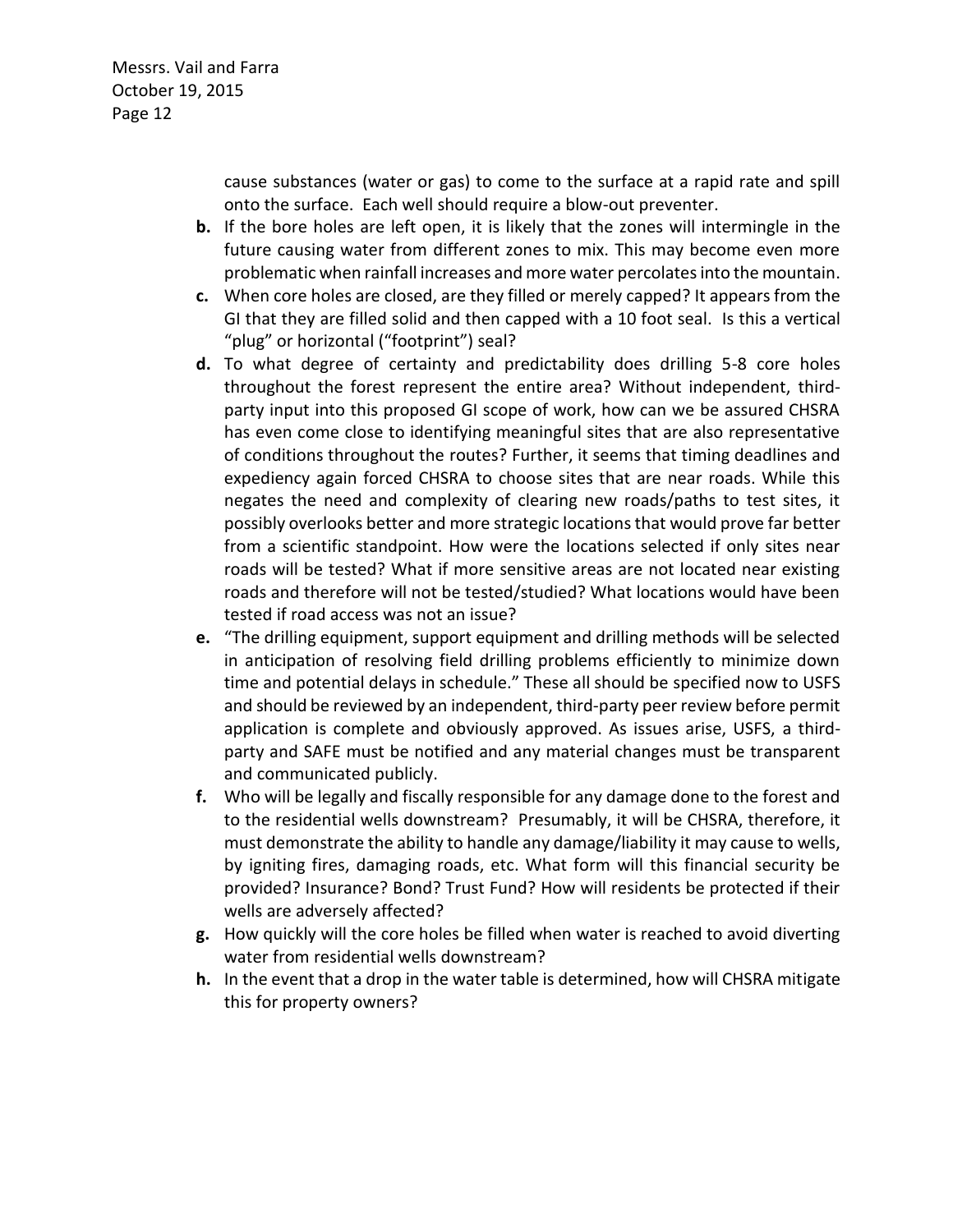#### *6. Seismic Concerns*

**a.** Pressure associated with fracking has been identified as the cause of hundreds of earthquakes in states that are otherwise not seismically active. The description of the core drilling process provided by CHSRA seems very similar to the fracking process. What assurances do we have that the core drilling will not induce seismic activity? Will seismic monitoring occur at each test site?

#### *7. Project Supervision/Responsibility*

- **a.** Who will be supervising this operation to assure no damage is done to the ANF?
- **b.** What supervision will USFS provide for the work and how will CHSRA compensate USFS for that work? How will the public be assured that basic services in the Forest and Monument will not be disrupted by all the resources USFS will have to apply to the high speed rail project?
- **c.** How will the USFS supervise the drillings?
- **d.** What companies are doing the testing? What is their experience? What are their credentials? Have they ever done testing related to a high speed rail project before in any country and in the United States? Have they ever done such testing in a National Monument or National Forest?

#### *8. Logistics, Scheduling, and Miscellaneous Issues*

- **a.** What impact will gaining access to the two off-road sites have (500-1000 off of established forest roads)? FS-B1 and E3-B1 will need off road access and will require helicopter access. What does that entail, e.g., constructing a helicopter pad or just grading an area?
- **b.** How many and what type of trucks and drilling and other equipment (generators, etc.) will be used for each test/staging site. Additionally, we would like to know the weight of said equipment and what type of fuel is required, i.e., gasoline, diesel, etc.
- **c.** If a mud pit is required, what is the expected amount of debris to be excavated and discarded? How will the mud pit be remediated?
- **d.** Will Little Tujunga Canyon Road be closed at any point? How will it and the other roads be affected by CHSRA's plans? Will there be closures/disruptions/flag men/etc.?
- **e.** Each test site area needs approximately 2400-3200 square feet (80 x 30 or 80 x 40), or the footprint of a decent-sized house. Will these pads be removed and will natural vegetation be restored after the site is cleared?
- **f.** E2-B3 requires access through private properties. What if access is denied? Does CHSRA take legal action and if so, what is the anticipated delay? APNs 2581015001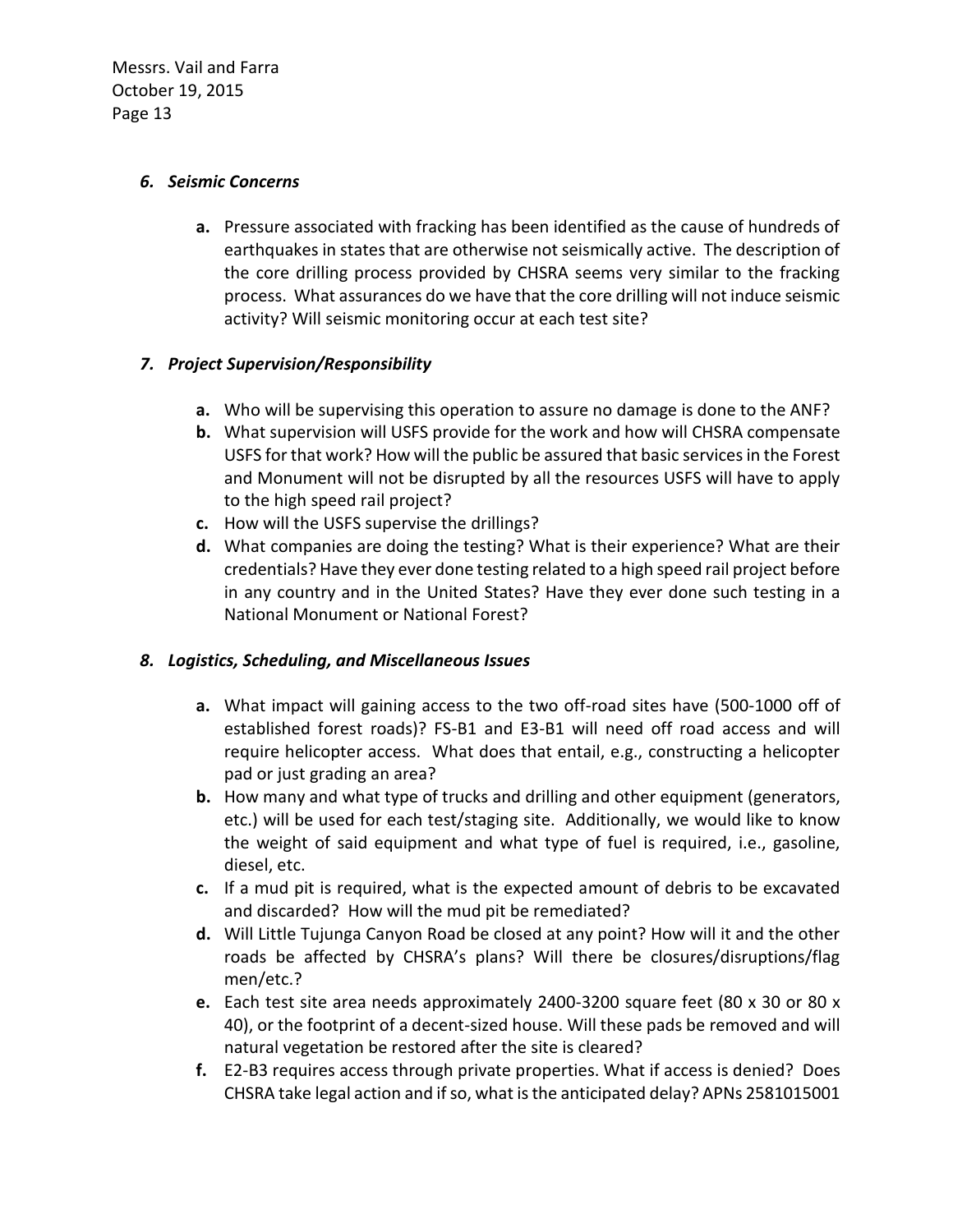and 3209015023 are private residences. How will the CHSRA compensate property owners and what is the expected amount of such payment?

- **g.** What is the typical size and functions of a work crew, i.e., Foreman, Biologist, etc.? Do they all drive up to the site separately or meet somewhere else and then drive up?
- **h.** If drilling rates are 30-80 feet per day, how many and which days per week will drilling taking place?
- **i.** What is the daily expected start/stop time?
- **j.** What are the specific dates proposed for each bore site?
- **k.** In the event of rain, fire, flood or seismic events that could impact drilling what happens if any of the above occur? Is work suspended? For how long? Under what conditions may it resume?
- **l.** Has this kind of testing ever been done before in ANF? If so, what precautions were implemented in all facets of public/environmental safety?
- m. The GI states, "Based on past experience with similar GIs and testing in national forests, potential impacts, if any, are not "substantial." This is nonsense and a total misrepresentation of CHSRA's qualifications. How can CHSRA state, "based on past experience," when they have never done this before; they are beginners. What, where, when, how? Whose experience? CHSRA or other entities?

#### *9. Noticing, Transparency and Other Permit Requirements*

- **a.** What County agencies/permits are needed? The County Department of Health is mentioned. What specific permit is required and what is the process/timeline/cost of such a permit? Do such permits come with their own comment periods and public input? This should be included in this permit application process so that all are included together.
- **b.** What other government agencies have been sent notices re: comment period and proposed activity? Has there been any outreach to ensure comments and input by LA Department of Water and Power? LA County Flood Control? Army Corps of Engineers?
- **c.** Why hasn't CHSRA announced any plans for similar GI testing in the Big Tujunga Wash and along San Fernando Road near existing aquifers and spreading grounds?
- **d.** The USFS and an independent third-party peer review team must make it a condition that it has the right to approve the subcontractor(s), the equipment, procedures and all matters relating to the testing prior to the start of any boring activities and that SAFE is notified of any and all material changes.
- **e.** CHSRA must provide information proving that procedures and requirements are well established for these activities in the State of California and have been successfully implemented for similar geophysical/geotechnical investigations. The documentation should include what, where, when, and how.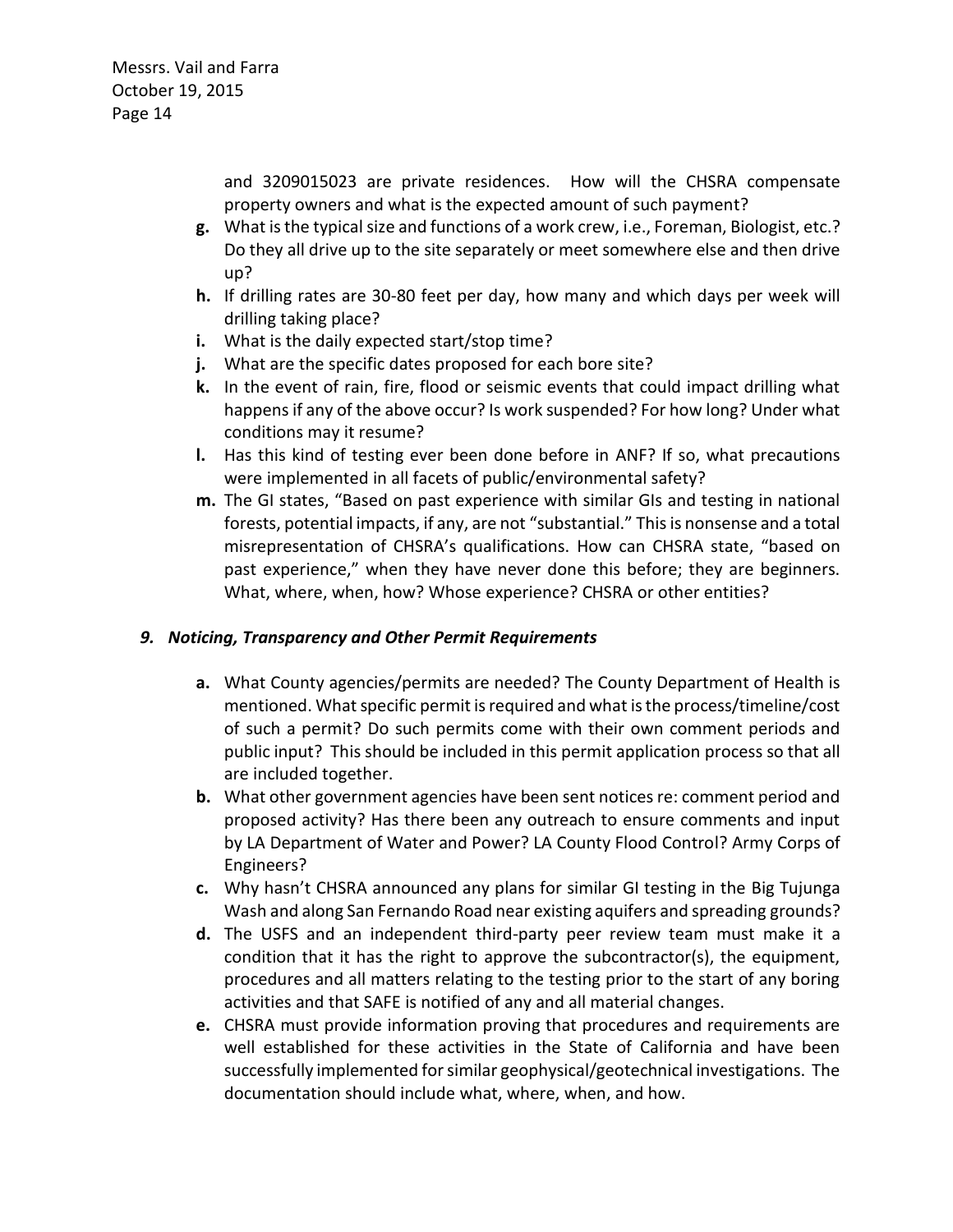- **f.** A website accessible to the public should be established and updated in real time. Items that should be included but are not limited to: (1) the number of feet drilled per location; (2) what tests were conducted; (3) if readily available, the results of those tests; (4) incident reports (which would include encounters with hazardous materials, safety issues, worker injuries, etc.); (5) status of each core hole, i.e., not started, in progress, being capped, complete, etc.; (6) written communications including reports by and between the ANF and the USFS; (7) any change in wildlife behavior; and (8) any and all other information that relates to the test site(s).
- **g.** A 24/7 security detail should be implemented to protect the various worksites.
- **h.** Each core hole should be fitted with a blow-out preventers (BOP). Each active site should be assigned a forest service biologist to monitor impacts to environment.
- **i.** Decibel level of all equipment, including vehicles while idling and engaged has not been disclosed.
- **j.** This application ought to have included a full schedule and timeline of all proposed activities during the GI.
- **k.** Once any GI-related permit is written, the public should have the ability to comment on its content and conditions.
- **l.** A preliminary investigation needs to be done to ensure that there are no Indian burial grounds or other cultural/archeological and/or historical sites that could be disturbed by the testing.
- **m.** A fiscal analysis must be done to calculate the cost to the USFS in terms of time and resources taken away from normal protective and emergency operations.
- **n.** CHSRA needs to prepay any anticipated costs that will be advanced by the USFS.
- **o.** CHSRA/USFS should hold a public, informational meeting where CHSRA would fully explain the processes and answer questions PRIOR to the close of the comment period. This was a specific request from S.A.F.E. that testing and tunneling impacts needed to be better understood given two of the routes  $- E1$ and E3 are only several months old.
- **p.** At the conclusion of drilling and testing, each core hold should be cased or cemented to total depth.
- **q.** Biological surveys should be completed prior to the issuance of permits.
- **r.** The following reports or programs should be submitted for public inspection prior to any testing:
	- **i.** Hazardous Materials Disposal Program.
	- **ii.** A Wildlife Impact Report complete with a mitigation or remediation plan.
	- **iii.** A list of sites with addresses where similar tests have been conducted and whether or not the public can visit these sites for comparison purposes.
	- **iv.** An Emergency Response Plan that would cover any and all potential disasters that could ensue, including floods (including natural or those caused by drilling activities), fire, earthquakes, etc.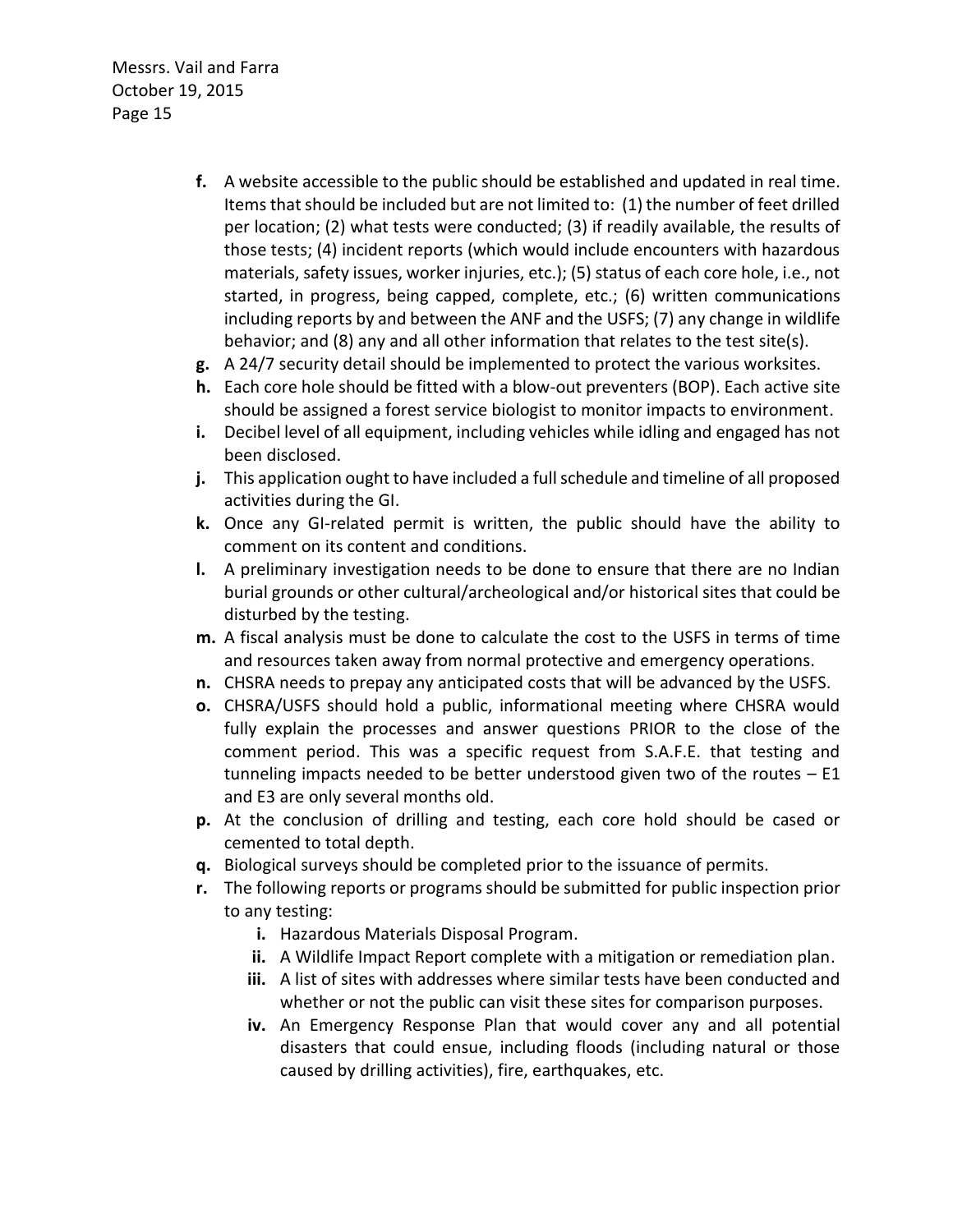- **v.** An Infrastructure and Flora Remediation Plan on how trails, roads, streets, and flora will be restored after testing is complete.
- **s.** An analysis should be done to determine the level of noise, vibration, dust, truck traffic, human interaction that would be created that could impact wildlife prior to the testing.
- **t.** CHSRA must demonstrate ability to handle any damage/liability it may cause to wells, by igniting fires, damaging roads, etc. (insurance, bond, etc.)

#### **V. Conclusion Government Needs to Protect People and Natural Resources and NOT be a Rubber Stamp for CHSRA**

We have made many requests for additional information and many recommendations to make the GI proposal more complete and protective. Quite honestly, as civilians, as residents, we keep finding ourselves in the position of "fact checker," "watchdog," and of doing work that CHSRA and other government agencies ought to be doing. Our government representation on this project has been an abject failure. Presently, the CHSRA board of directors lacks a southern California member/representative. We don't have a board member to appeal to for assistance and intercession. We asked last week when a new board member would be appointed and were given the answer, "no idea." Our prior board member has announced plans to run for office. But, that may be a good thing as that same board member had to ask a CHSRA staff member/consultant what an SAA Report was at a City of San Fernando City Council meeting.

As a case in point, we were chagrined recently when a ranking LA Department of Water and Power, in a public meeting stated his agency had little concern for the impact of CHSRA on local water supplies. This was stated before these upfront studies were planned; before the EIR/EIS was completed; and by an executive who did not even know until two weeks ago that there were three East Corridor routes. Numerous phone calls to staff of this executive have not been returned for over three weeks.

For nearly a year, local elected officials in the San Fernando Valley have been requested to host an informational meeting for stakeholders about high speed rail. They have refused to do so and have placed the community in the position of organizing the meeting by themselves. One of our state senators is termed out and leaving office shortly. Another state senator promised us he will work behind the scenes but was a big high speed rail supporter. We've heard nothing from him since a tour several months ago. Our local Council office canceled a site visit last week and has yet to reschedule the meeting. Further, we have had to badger Council staff to ensure that planning and environmental deputies become aware of and respond to this public comment period. As far as our County Supervisor is concerned, the Supervisor is running for State Senator and his chief of staff is now running for Supervisor. We think you can see getting representation from that office is going to be a challenge.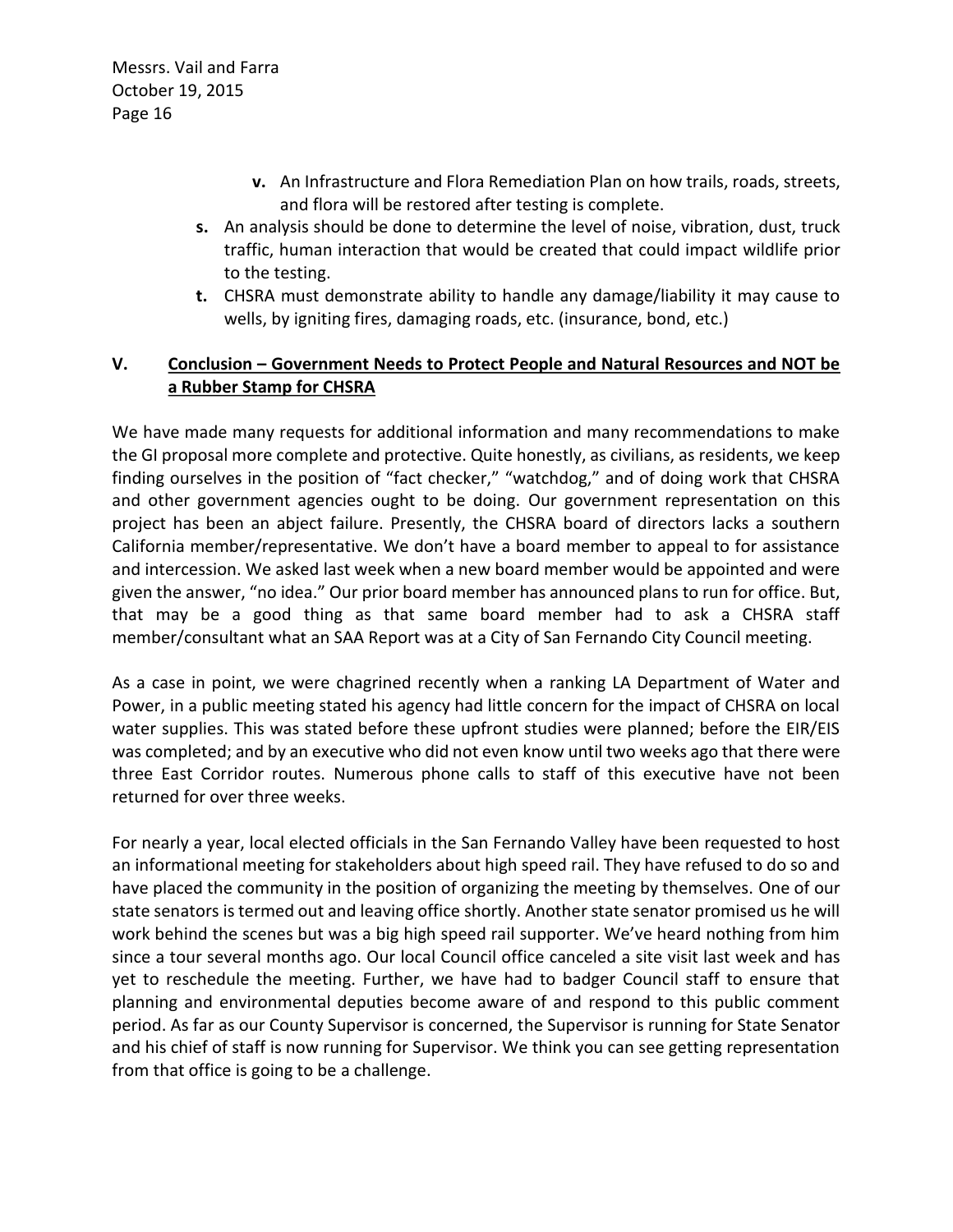For nearly a year now, the Army Corps of Engineers has refused our requests to meet despite ongoing requests from us and both Congressman Schiff and Congressman Cardenas. We've been trying for nearly a month to meet with the LA County Department of Public Works and LA County Flood Control District to no avail, although we think a meeting is going to happen.

We make these points to demonstrate how busy and how distracted our government agencies have been. It's been easy for CHSRA to move into that vacuum and tell our government representatives what they want to hear so they can move on with little interference and encumbrance. They've made going with their flow the politically correct thing to do. This needs to stop and CHSRA needs to be forced to do their job right.

We are taking matters into our own hands  $-$  politically, technically, environmentally and, if need be, legally. So far, the USFS has been the best of the government agencies for us to work with. You've listened, you've been accessible and you've been proactive. Mr. Vail's reference to the sensitive nature of this project was one of the first acknowledgements we've received. We had a very positive interaction last Thanksgiving with Mr. Vail's interim predecessor, but then he was gone and we lost contact with the USFS until its recent meetings about the management plan for the new National Monument. The USFS can represent its lands and its stakeholders by continuing the proactive course it began by opening the public comment period. Require CHSRA reply/respond to these concerns point-by-point with specific answers and mitigation measures so that the answers can be evaluated and determined to be acceptable to CHSRA, USFS and S.A.F.E. We must make CHSRA accountable.

We congratulate you all you've done and stand ready to assist you. Based on the foregoing comments, concerns, and questions, we respectfully request that the USFS seriously consider our concerns and implement our recommendations in order to mitigate any ill effects from the geophysical/geotechnical process as submitted by the CHSRA for their Special Use Permit.

Sincerely,

All Members of the S.A.F.E. Coalition Including:

David J. DePinto, President, Shadow Hills Property Owners, Association Kelly Decker, Vice President, Kagel Canyon Civic Association Fritz Bronner, Foothills Trails District Neighborhood Council Mark Seigel, Chairman, Sunland-Tujunga Neighborhood Council Cindy Cleghorn, Secretary, Sunland-Tujunga Neighborhood Council Bill Eick, Land Use Chairman, Shadow Hills Property Owners' Association Sue Mansis, Vice President, Shadow Hills Property Owners' Association Cindy Bloom, Treasurer, Shadow Hills Property Owners' Association Gina Cruz, Chairperson, S.A.F.E. Technical/Engineering Committee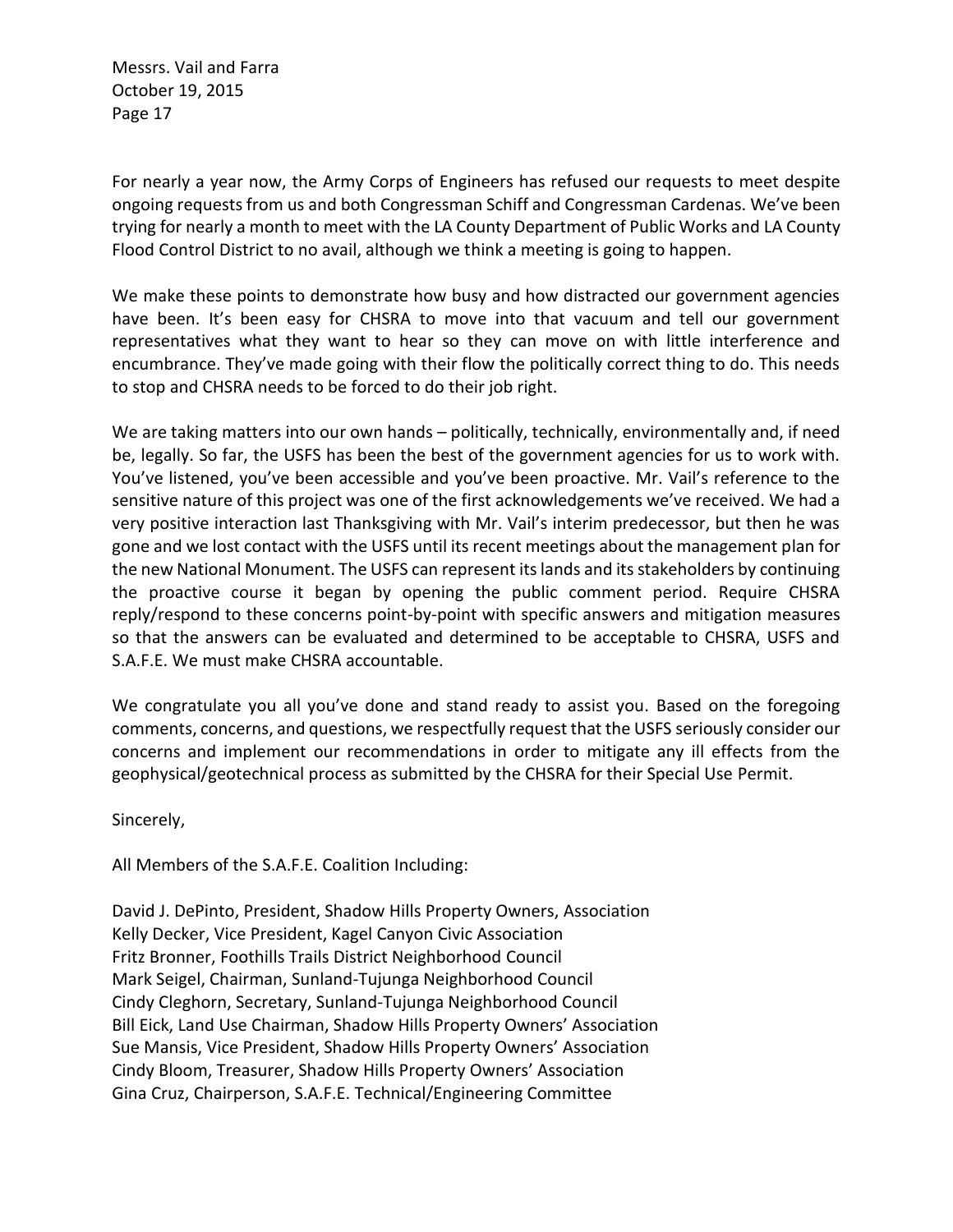cc: Mr. Jeffrey Vail, Forest Supervisor, USFS, [jvail@fs.fed.us](mailto:jvail@fs.fed.us) Mr. Daniel Lovato, Deputy Forest Supervisor, USFS [dalovato@fs.fed.us](mailto:dalovato@fs.fed.us) Mr. Justin Seastrand, Environmental Coordinator, USFS, [jseastrand@fs.fed.us](mailto:jseastrand@fs.fed.us) All San Fernando Valley Elected Officials Members of the Press Sierra Club

Attachments (in chronological order):

- 1. Burbank Leader Article dated August 15, 2015, entitled, "State Eyes Land Owned by **Bob Hope Airport for High-Speed Rail Project"**
- 2. LA Times Article dated October 8, 2015 entitled, "California Bullet Train Project Is *Attracting Interest But No Funding*
- 3. Palo Alto Weekly Article dated October 14, 2015 entitled, "Palo Alto Blasts High-Speed *Rail Project for Moving Too Fast*
- 4. Assemblyman Harper's Press Release dated October 15, 2015
- 5. Associated Press Article dated October 15, 2015 entitled, "Private Firms Question *California High-Speed Rail Funding*
- 6. LA Times Article dated October 16, 2015 entitled, 9*Funding and Subsidies Worry Potential Partners in Californias Bullet Train Project*

| <b>S.A.F.E. CONTACT INFORMATION</b> |                                                |
|-------------------------------------|------------------------------------------------|
| Via Mail-Please send to both:       | P.O. Box 345, Sunland, CA 91041                |
|                                     | 10435 Mary Bell Avenue, Shadow Hills, CA 91040 |
| Via Phone:                          | $(310) 502 - 7928$                             |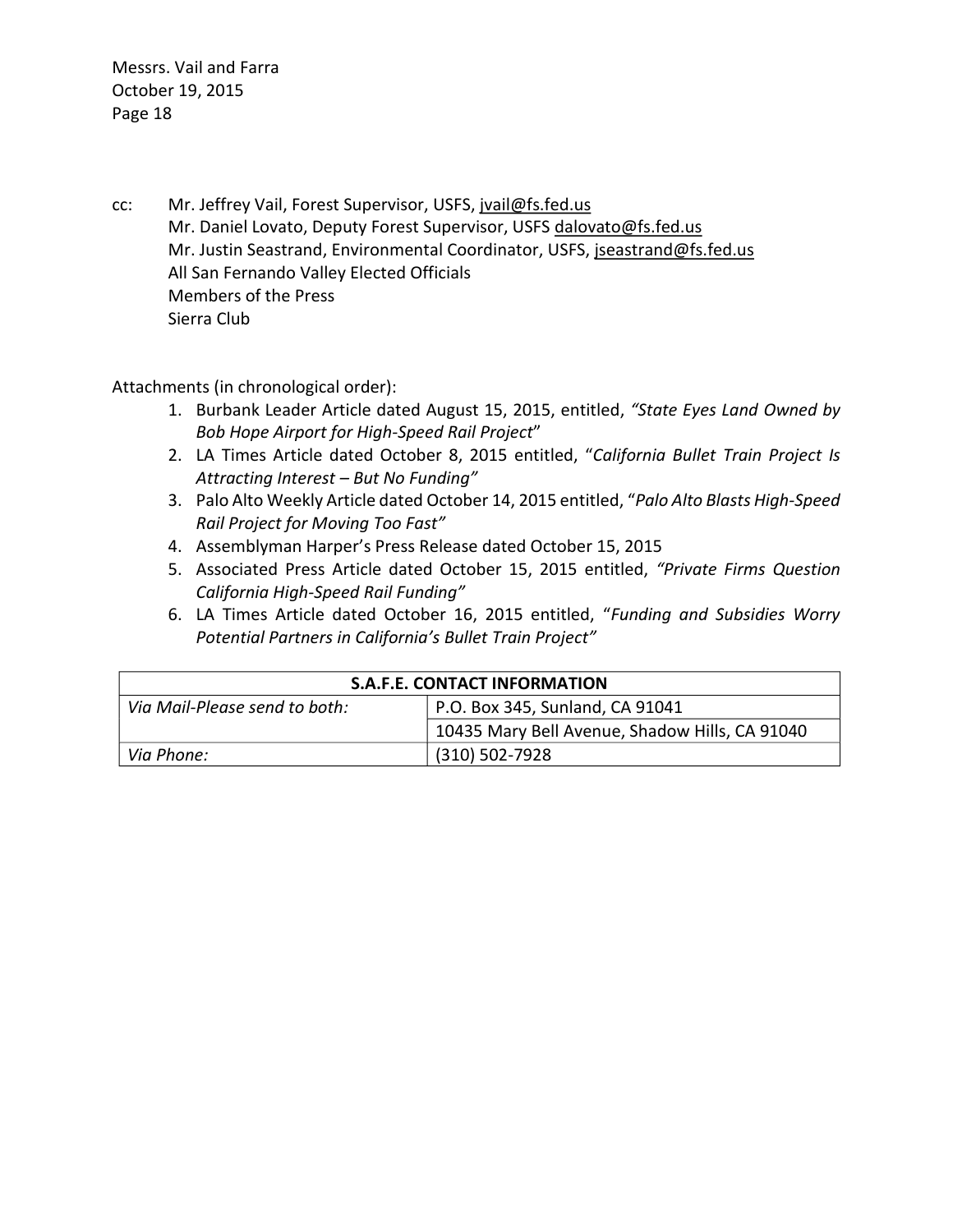## State eyes land owned by Bob Hope Airport for high-speed rail project

Airport commissioner balks at hazy details in initial presentation.



This artist's rendering portrays the high-speed rail trains and a station.

(Courtesy of the California High-Speed Rail Authority / August 18, 2015) By Chad Garland, *[chad.garland@latimes.com](mailto:chad.garland@latimes.com)*

California High-Speed Rail Authority officials said this week they plan to propose to Bob Hope Airport officials that the state agency purchase the nearly 60-acre "B6 parcel"  $$ also known as the "Opportunity Site" — north of the airfield's terminal, an area which is already being marketed for sale.

"You are sitting on something that is an amazing public and private benefit to the future," said Michelle Boehm, the rail authority's Southern California regional director. She said transit officials don't want to lose the "once-in-a-generation opportunity to make something really great  $-$  not just great times one, but great times 10."

Boehm's pitch capped off an informational presentation in which she updated members of the Burbank-Glendale-Pasadena Airport Authority on the rail project and touted the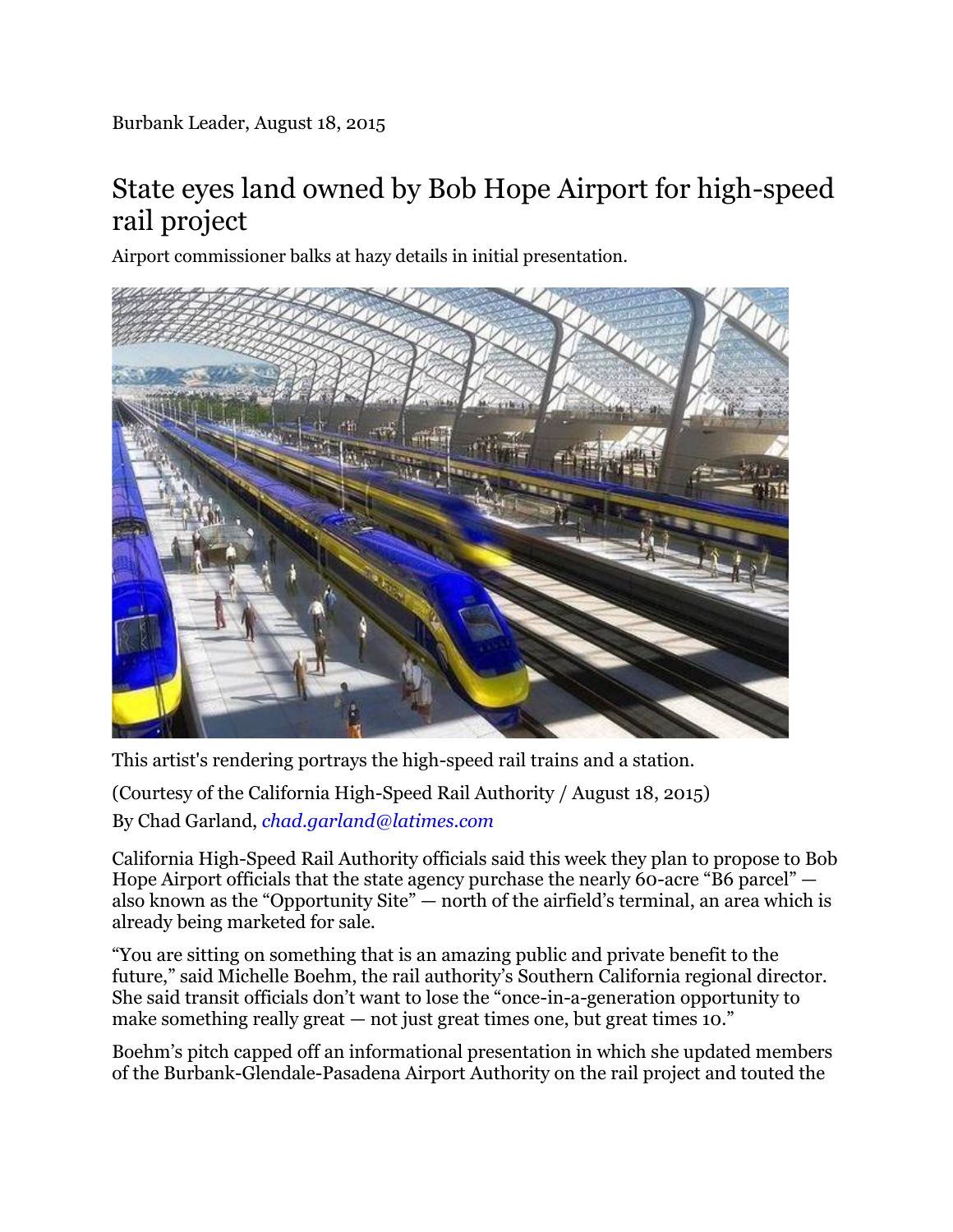promised benefits of high-speed rail, including relief of congestion on the state's roads, rails and short-haul commuter flight routes throughout California.

However, airport commissioners asked her to be a bit more explicit.

"What's the ask?" said Terry Tornek, one of Pasadena's commissioners. "Are you asking us to halt our disposition process? Are you asking us to reserve [two proposed station locations<sup>1?"</sup>

Transportation officials would like the airport authority to change its sales process and enter into an agreement with an option to purchase, Boehm said, in order to accommodate a multiagency planning process that would look at what part of the property could be used for a bullet-train station, as well as other potential public and private uses, such as extension of the Metro Red Line.

"It's a big ask," Tornek said.

In her presentation, Boehm noted that the Burbank airport is the only location in Southern California right now with "fairly good air-rail connectivity," which she said will be getting better. She said the rail authority is seeking to create such "multimodal" transportation hubs."

"The nucleus, if you will, of a thriving economic wave that could roll out across the area 3 miles away from that location, 5 miles away from that location," Boehm said of the hubs. "A rising tide that can lift all boats here in the northeast part of the San Fernando Valley, as well as in locations like Palmdale and Anaheim."

Tornek asked if Boehm thought the proposed partnership and the potential sale of portions of the B6 parcel to public agencies would provide comparable proceeds as what might be expected if the airport were to sell the property to a private developer.

The property is next to a roughly 49-acre parcel where city and airport officials say a replacement terminal should be built, and officials hope to use proceeds from the sale to fund the terminal project.

"We could realize potentially more value from the property in the future than the value as it stands right now," she said.

Boehm suggested that a nine-month "comprehensive planning process" could include discussions with the city of Burbank on zoning and entitlement issues. She also indicated the city of Los Angeles, Los Angeles County and other agencies may also be interested in purchasing portions of the B6 property.

Several airport officials expressed their doubts about the proposal. Tornek said it had been "something of a challenge" for the airport authority to work with just the city of Burbank on the future of the airport. Officials had sought to rezone the B6 parcel in hopes of increasing its value prior to selling it, but they abandoned that proposal earlier this year after it met resistance from the city.

Out of courtesy, Tornek said, officials should probably wait to receive the high-speed rail authority's proposal in writing, but he expressed concerns that what Boehm was outlining would take longer than nine months  $-$  perhaps as long as a decade.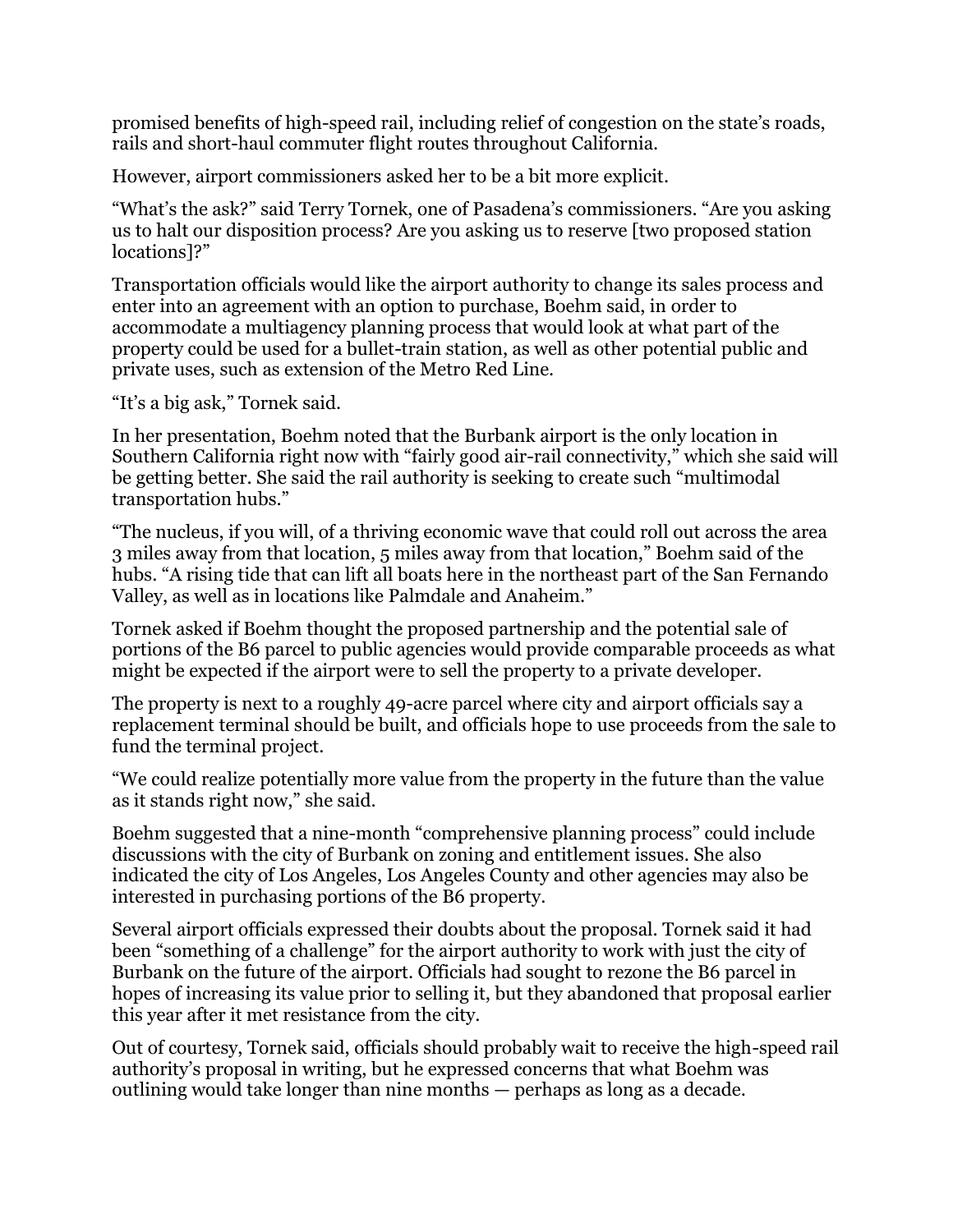Tornek said the rail authority's proposal was "inspirational ... or aspirational," but he added that "it's also terrifying, frankly, for me."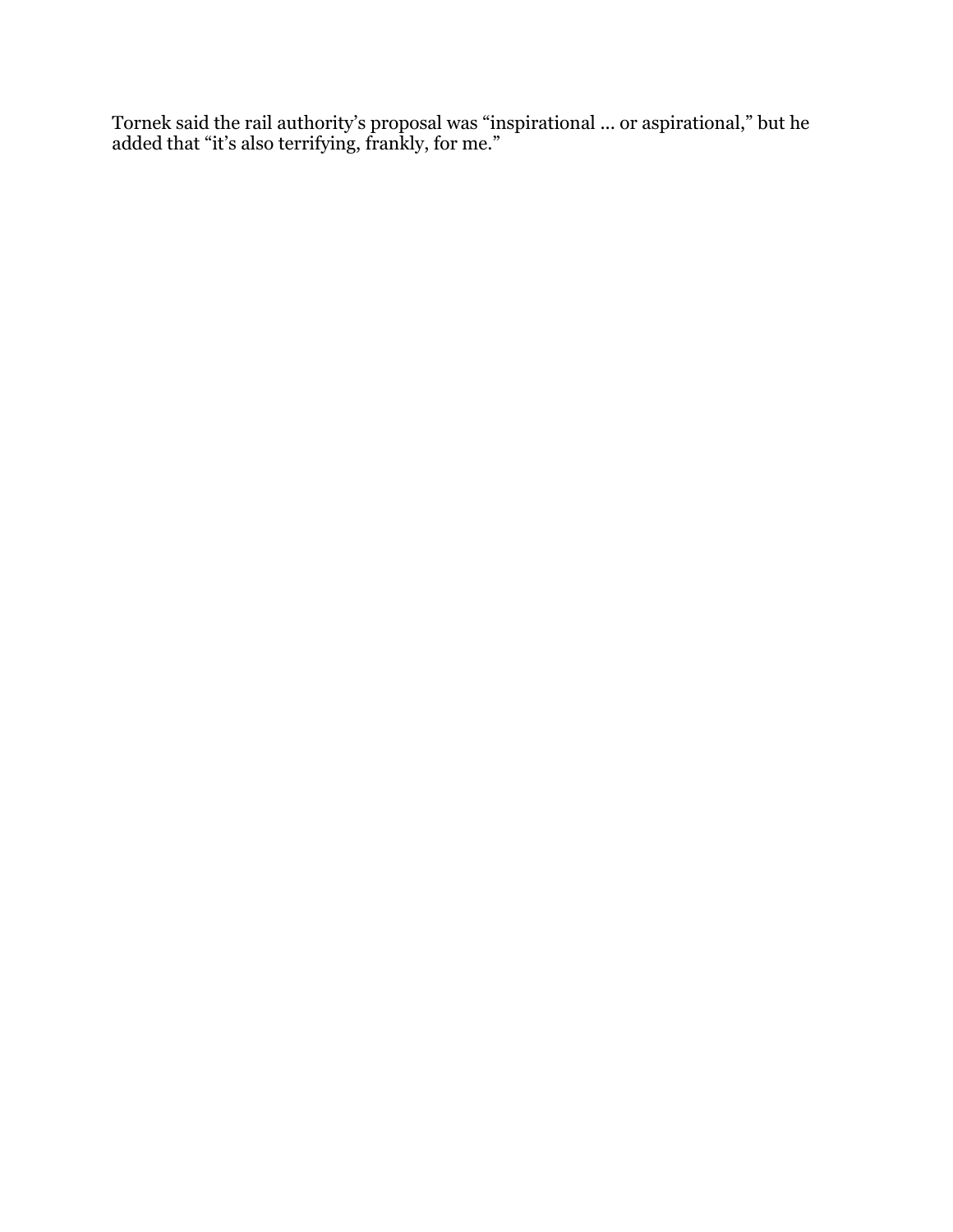Los Angeles Times, October 8, 2015

# California bullet train project is attracting interest but not funding



An artist's rendering shows California's high-speed train. The \$68-billion project would connect Los Angeles to San Francisco.

(California High-Speed Rail Authority)



**[Ralph VartabedianContact Reporter](http://www.latimes.com/la-bio-ralph-vartabedian-staff.html#navtype=byline)**

Since its earliest days of planning, California's \$68-billion bullet train project has counted on a massive infusion of private capital to fill any gaps in state and federal funding.

A new sounding of international interest in such investments indicates the money may not arrive any time soon.

A solicitation issued to potential partners this year drew 36 responses from rail, construction and engineering firms around the world, offering what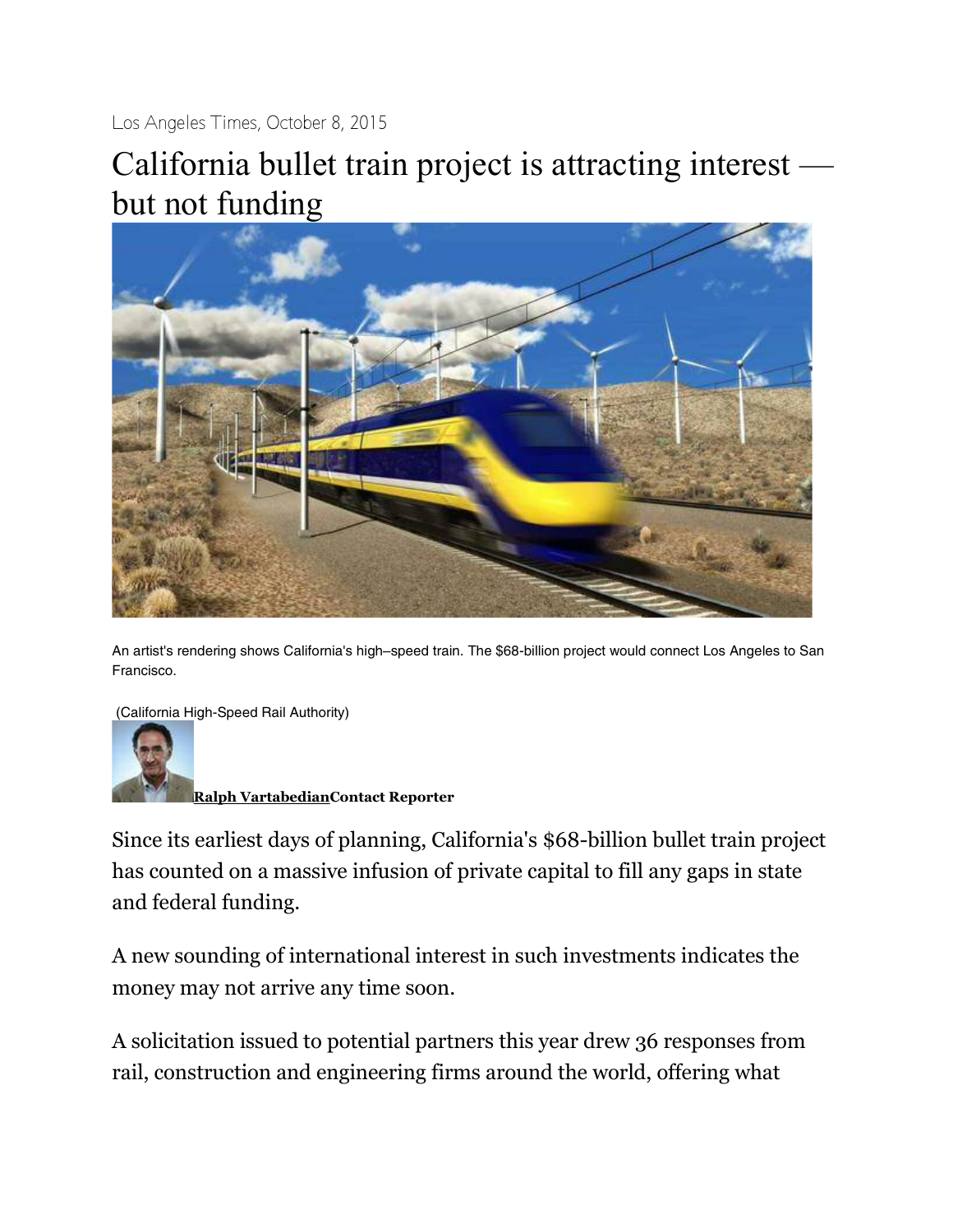California High-Speed Rail Authority officials say are encouraging ideas and feedback that will aid future planning.

But the companies didn't signal a readiness to invest their money, according to the rail authority staff and board members.

"They are not bringing their checkbook yet, but they are bringing their ideas, their interest, their commitment to work with us," said rail authority Chief Executive Jeff Morales.

With slim near-term prospects for additional state or federal funding, the project needs billions of dollars in private investment to supplement government funding as it tries to complete its first passenger-carrying segment.

The companies that responded to the state solicitation left the door open to forming partnerships and making investments, but under terms that could be problematic for high-speed rail officials.

Rail authority Chairman Dan Richard said the companies generally want either a revenue guarantee or a record of financially successful operations. A state-backed operating revenue guarantee would be a "nonstarter" under voter-approved financial protections placed on the project, said Michael Rossi, a retired Bank of America vice chairman and a rail board financial expert.

"There is no proposal, there is no commitment to do anything" in the responses, Rossi said at a board meeting this week. "We need to be very, very careful."

Nonetheless, the rail authority said the process will help formulate a plan to finish the project, which ultimately would connect Los Angeles and San Francisco. The agency did not immediately release the 36 responses.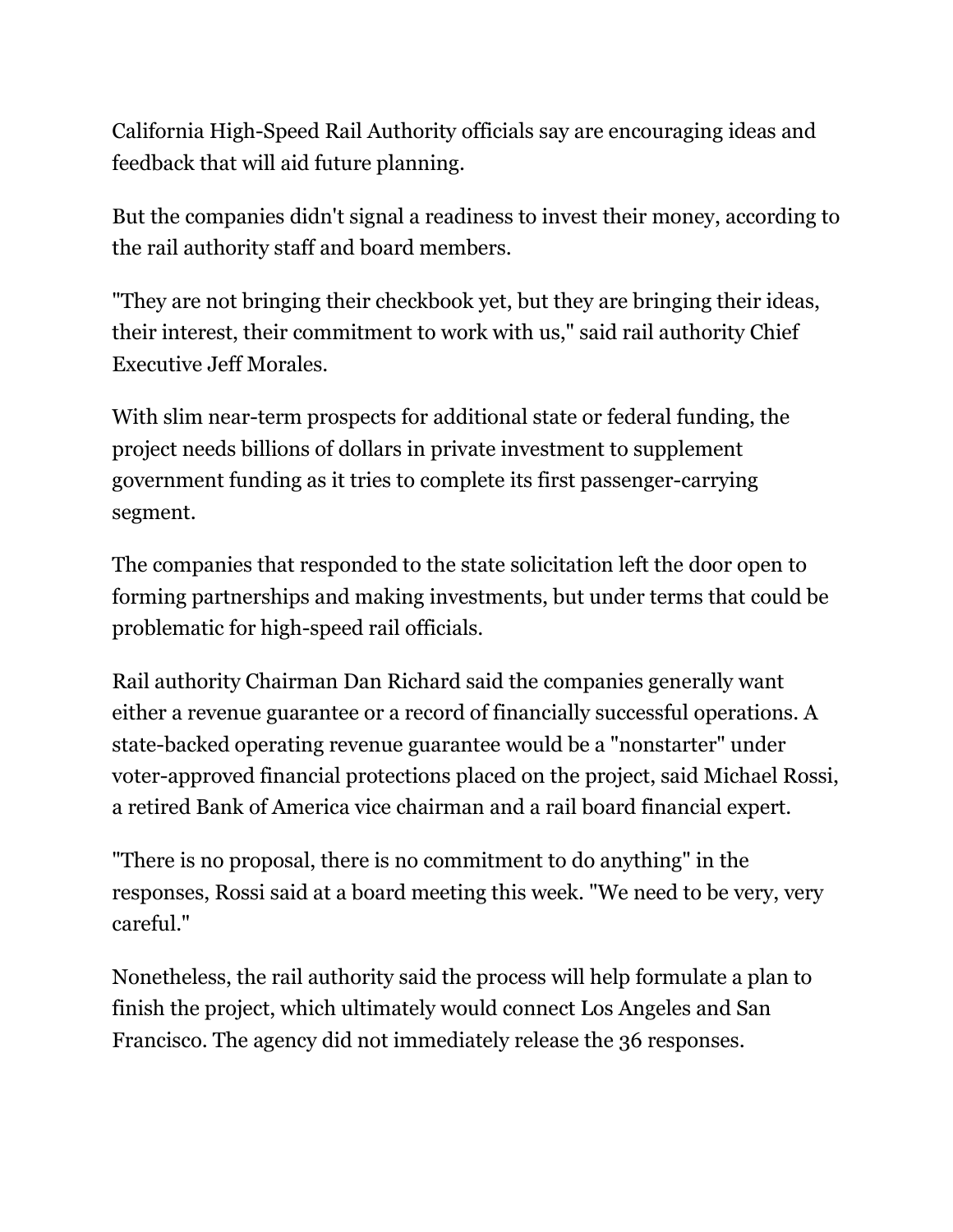Rail board member Tom Richards said he was surprised by the expressions of interest in joining the project, saying the number of responses showed it is being taken seriously.

Lisa Marie Alley, a spokeswoman for the rail authority, said the responses are "a clear signal from the private sector that they want to participate." Board members saw the responses as a "positive step forward," she said.

The rail authority is continuing to move ahead with available money, announcing Thursday that it had awarded a roughly \$30-million oversight contract to Kansas City, Mo.-based HNTB for 22 miles of construction in the Central Valley.

The state has about \$15 billion in funding: \$9 billion in bond proceeds approved by voters in 2008 and \$3.2 billion in federal grants. Another \$2.5 billion is expected to come from fees paid by businesses for generating greenhouse gases. But the cost of the initial 300-mile operating system from Burbank to Merced is an estimated \$31 billion.

"We still have a funding gap," Richard acknowledged. "We need that other piece that is new money."

Hope had risen that the project would more quickly attract major private investment, after state legislators agreed to allocate an estimated \$500 million annually to high-speed rail design and construction.

As part of the solicitation process, the authority told companies they "would also need to provide financing to support a portion of the capital cost."

Richard said the responses had a "tremendous amount of thinking." But in terms of financial commitments, he added, "I just don't want to get ahead of ourselves in terms of what we are telling the public or ourselves."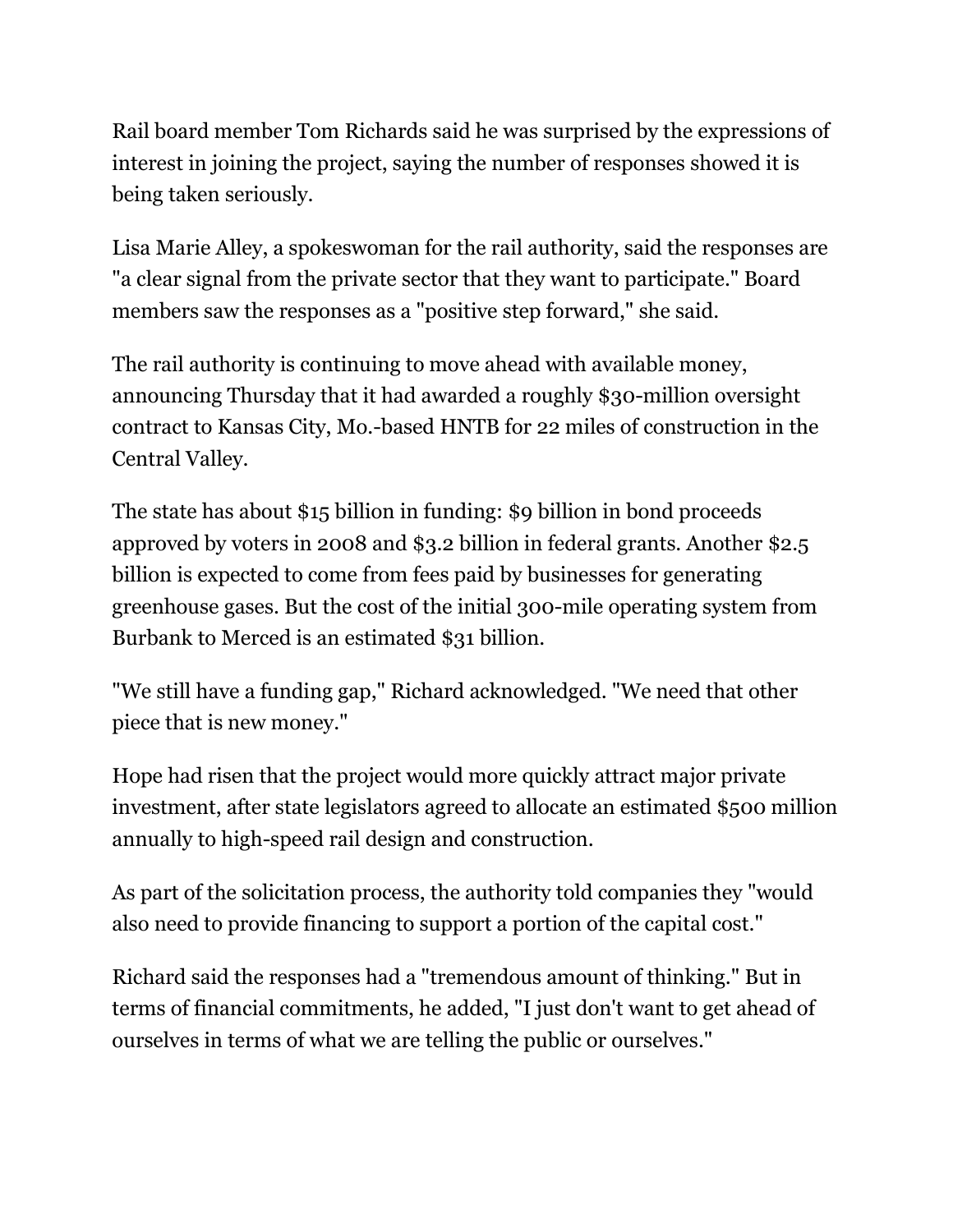Elizabeth Alexis, a co-founder of a Bay Area group critical of the rail authority's planning, said the results of the solicitation are a setback.

She predicted there will be "some serious soul searching on the next step."

*[ralph.vartabedian@latimes.com](mailto:ralph.vartabedian@latimes.com)*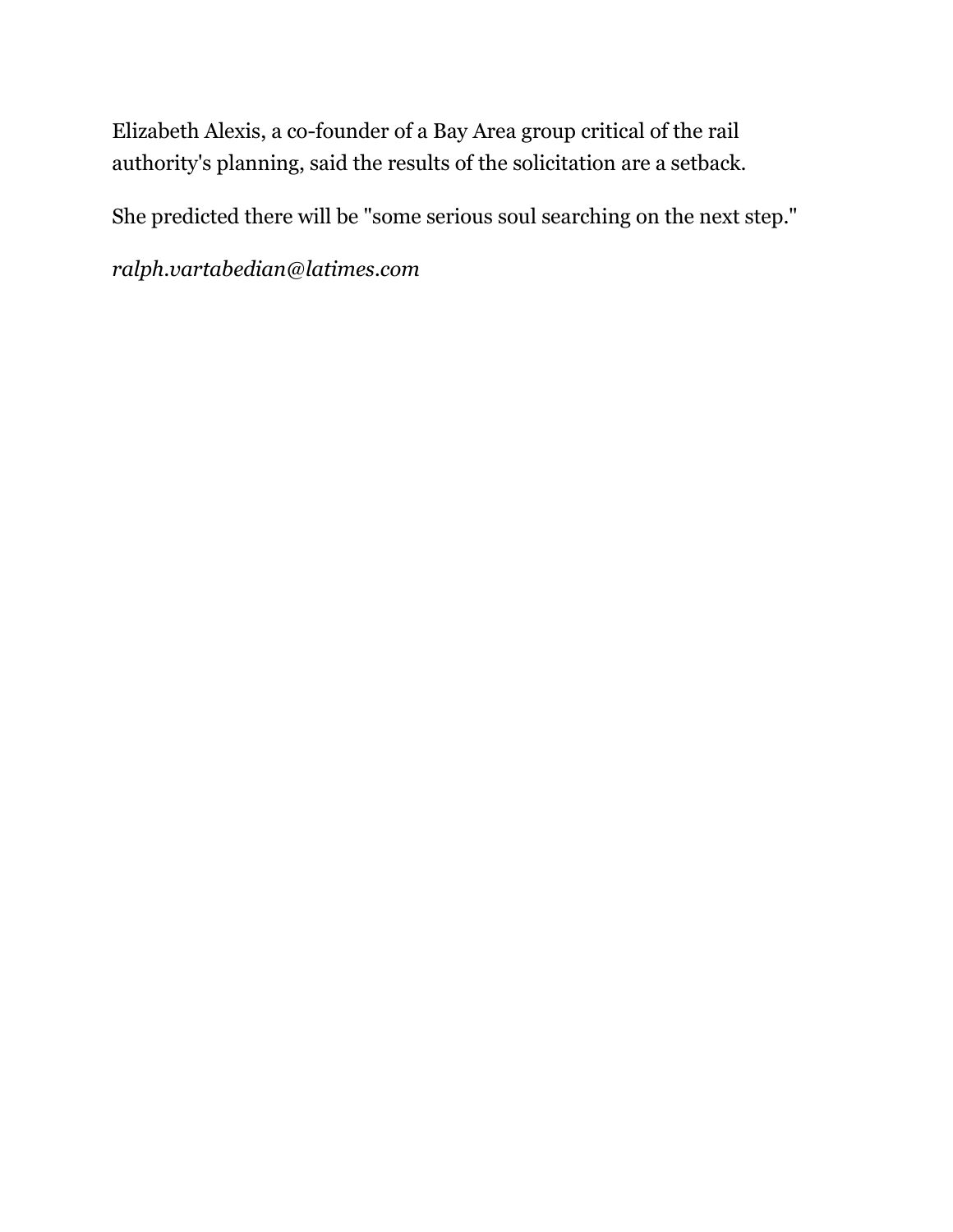## Palo Alto blasts high-speed rail project for moving too fast

City Council urges more collaborative process for Peninsula segment of controversial rail line

by [Gennady Sheyner /](http://www.paloaltoonline.com/about/contact/mailto.php?e=gsheyner) Palo Alto Weekly



Courtesy of California High Speed Rail Authority

With plans for California's high-speed rail system accelerating on the Peninsula, Palo Alto officials on Tuesday ramped up their opposition to a process that they argue is moving too fast and in the wrong direction.

In a special meeting devoted exclusively to transportation, the City Council criticized the California High Speed Rail Authority's recent decision to launch an environmental analysis for the Peninsula segment of the proposed rail line  $-$  a review that the state agency expects to conclude in 2017.

This schedule, the council argued, would unnecessarily expedite the planning process for the hugely controversial line, precluding any real collaboration between the state agency and the communities on the northern portion of the San Francisco-to-Los Angeles line.

For the council, the discussion was the first full hearing on a project that galvanized a torrent of [opposition in 2009,](http://www.paloaltoonline.com/news/2009/01/22/high-speed-rail-worries-peninsula-residents-) and that culminated in the council adopting a position of "no confidence" in the project and calling for [its termination](http://www.paloaltoonline.com/print/story/2011/12/23/palo-alto-calls-for-termination-of-high-speed-rail) in 2011.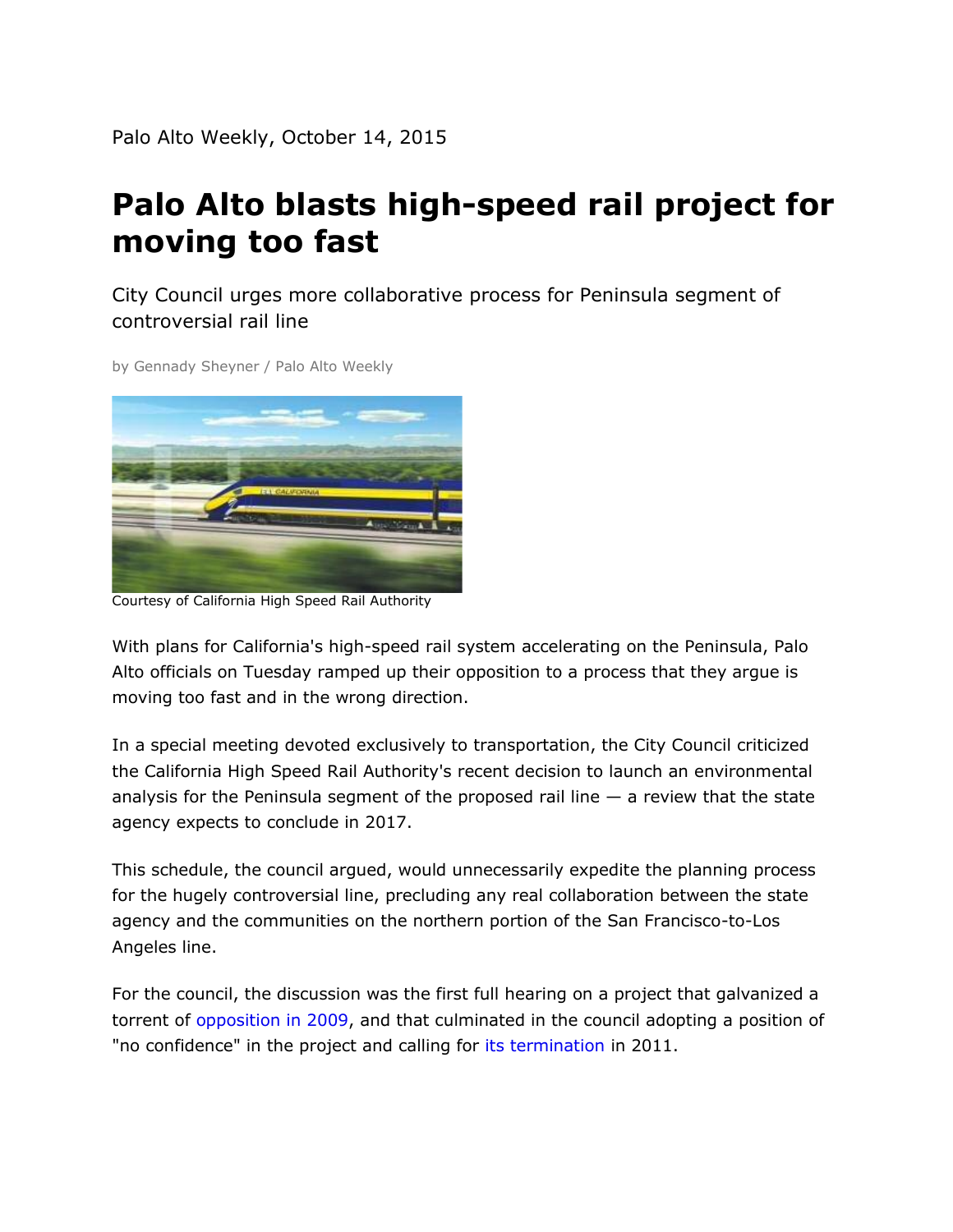Back then, the proposed design for the rail system featured four tracks, with Caltrain on the two outside tracks and high-speed rail on the inside, running along a set of elevated tracks. Today, the design is a "blended" approach in which high-speed rail and Caltrain would share the same set of tracks.

Tuesday's conversation indicated that Palo Alto's apprehensions about the \$68-billion rail project remain entrenched. To address these concerns, the council voted 7-0, with Councilwoman Liz Kniss absent and Councilman Eric Filseth recusing himself, to reconstitute its defunct Rail Committee and to lobby the rail authority to commit to "context sensitive solutions" (CSS), a process that involves extensive collaboration with community leaders and other stakeholders.

The council also agreed to pursue the same process in its own plans for the future of the Caltrain corridor.

Elizabeth Alexis, co-founder of the local watchdog group Californians Advocating for Responsible Rail Design, urged the council in her public comments to pursue the CSS process, which is commonly used in highway construction and which emphasizes continuing communication between stakeholders and a "shared vision."

"There's always time to do CSS if you want your project to get to the finish line especially when you deal with a situation like we have here, where there's a lot of complexity and where in order to make all the pieces fit together you may have to change the process," Alexis said.

The proposals to pursue CSS and to recreate the Rail Committee were made by Councilman Pat Burt, a former committee member and one of the founding members of the now-defunct Peninsula Cities Consortium, a coalition of elected officials from various Peninsula cities.

Both groups were dissolved two years ago as the rail authority shifted its plans from the Peninsula to the Central Valley. Now, Burt said, is the time to reconstitute the council's committee and to re-engage other cities.

"I think what they are planning to do is a prescription for failure," Burt said of the rail authority. "It is the sort of process that resulted in the horrendous backlash on the Peninsula previously.

"We need to recognize this is not a four-track system, it's a hybrid 'blended' system, so eventually the impacts aren't so great, but they are making the same process errors.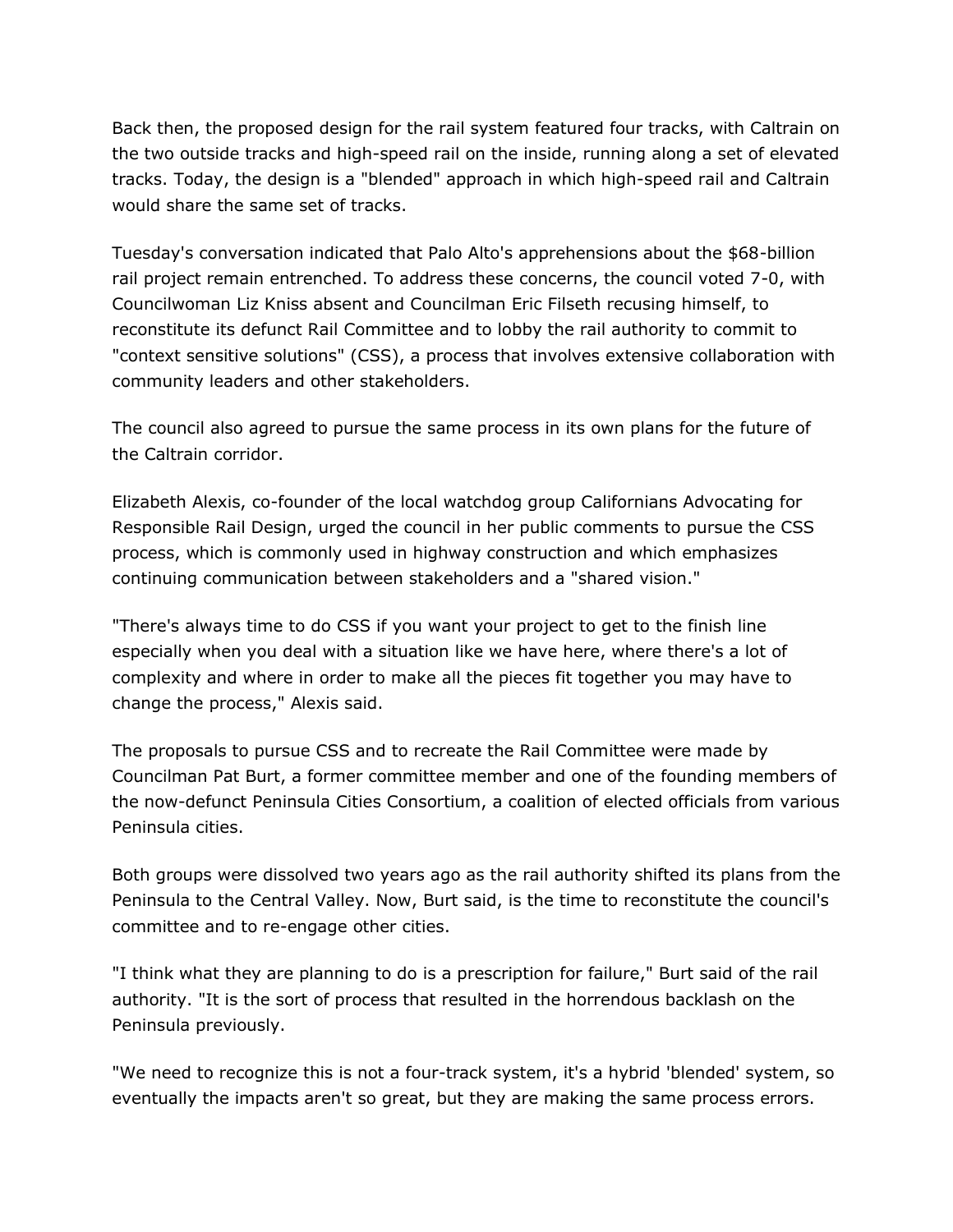An 18-month cycle time for this complex of an EIR (Environmental Impact Report) is not realistic."

His colleagues agreed and said they were surprised by the shift in the rail authority's plans. City Manager James Keene said he and city staff were shocked to see the rail project "back on the scene" on the Peninsula while the Central Valley segment remains far from completion.

Councilman Marc Berman agreed, saying, "It's baffling. It really does lead to a lot of distrust from our end, which was something that I thought they were trying to remedy after what happened previously."

The rail authority, which is charged with building the rail line, kicked off the environmental-analysis process last month with a series of community meetings throughout the region (though none in the Midpeninsula area).

At [a meeting in San Francisco](http://www.paloaltoonline.com/news/2015/09/09/high-speed-rail-brings-its-focus-back-to-the-bay-area) last month, the rail authority's Northern California Regional Director Ben Tripousis called the series of meetings the "beginning of the conversation" with the Peninsula communities and stressed that the goal is to make high-speed rail an asset, "not an eyesore," for the cities along the proposed line.

He also told the audience that as a safety measure the rail authority plans to install quad gates at each grade crossing to limit auto access. Eventually, Tripousis said, the agency plans to consider grade separation (an under- or overpass) for the rail line and to work with each community individually to discuss this long-term change.

In Palo Alto, however, grade separation remains a critical priority, whether or not the rail line actually gets built. With Caltrain now embarking on the longawaited [electrification](http://www.paloaltoonline.com/news/2015/01/08/caltrain-vote-paves-the-way-for-electric-trains) of the rail corridor, a project that will increase the number trains, council members are advocating for a Caltrain trench and scouring for funding to make the project possible.

On Tuesday night, they discussed several sources of funding, including the [transportation-sales tax](http://www.paloaltoonline.com/media/reports/1439304014.pdf) that the Santa Clara Valley Transportation Authority plans to put on the November 2016 ballot and various state grant programs that could partially fund the project.

Councilman Tom DuBois recommended talking to other cities, including Redwood City and Mountain View, about forming a joint effort to create a trench along the Caltrain corridor. He pointed to other examples in the state and across the country, including in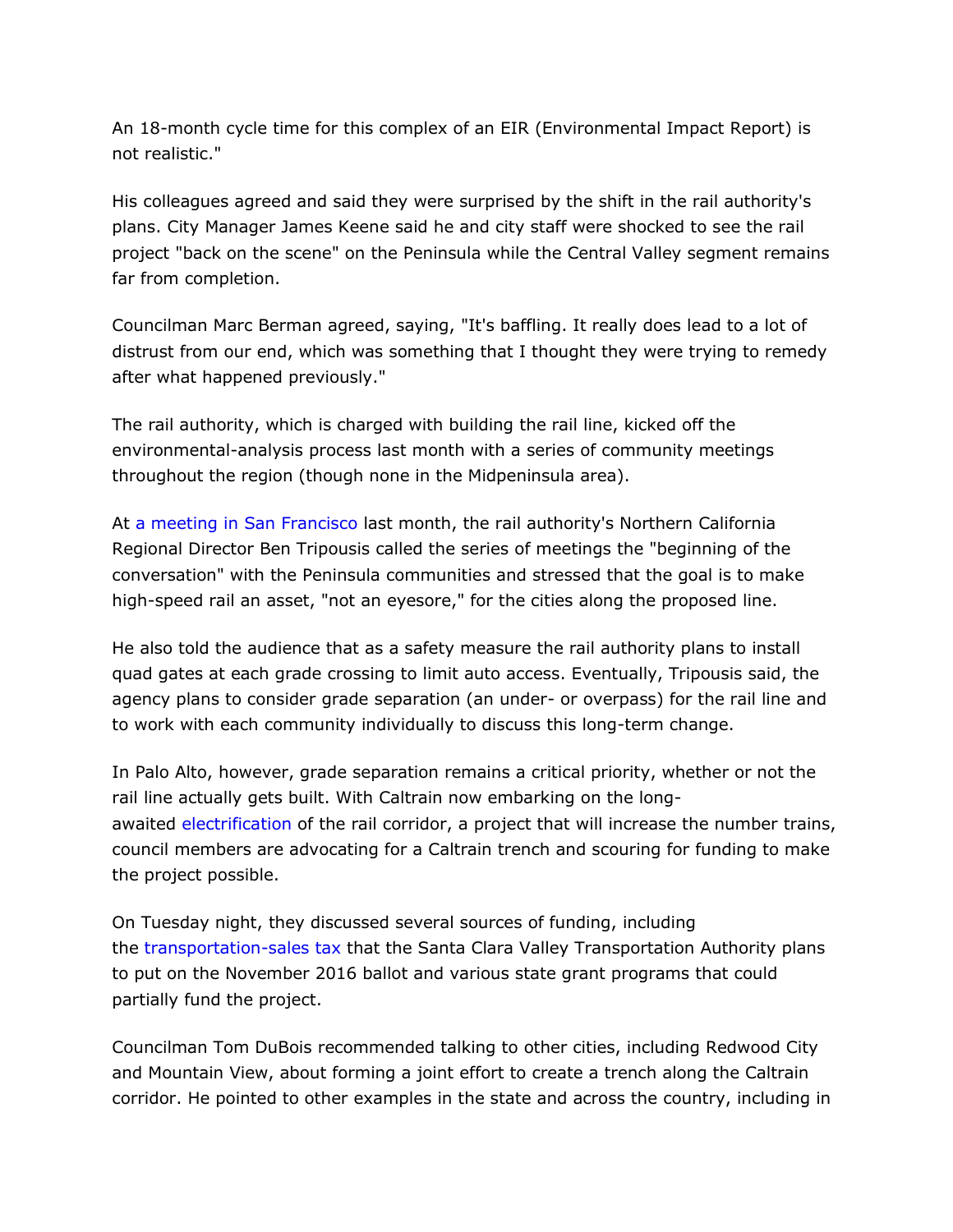San Francisco, Los Angeles and Reno, Nevada, where tunnels and trenches were successfully built.

"I'd really like us to learn from examples of how other cities and areas pulled this thing off," DuBois said. "I think we really need to think big and consider all sources of funding (and) cobble everything together. Should we go for minor changes on Churchill? Sure. But I'd like to see us think big and really think about a Midpeninsula trench that could really impact a lot of people.

"It should be supported by our businesses, by Stanford," DuBois added. "It would really contribute to the vitality of Silicon Valley, which is a big part of the GDP (gross domestic product) of California, which is a big part of the GDP of the country."

According to the city's preliminary estimates, a trench for Caltrain would cost between \$500 million and \$1 billion in the southern half of the city alone. But given the rising demand for Caltrain and future rail improvements, the council agreed that grade separation should be pursued regardless of high-speed rail.

"The challenges remain whether they're coming or not," Burt said, referring to highspeed rail. "It really behooves us to re-engage on this and to begin trying to take the bull by the horns ourselves so that we really are moving as much as possible away from a reactive mode."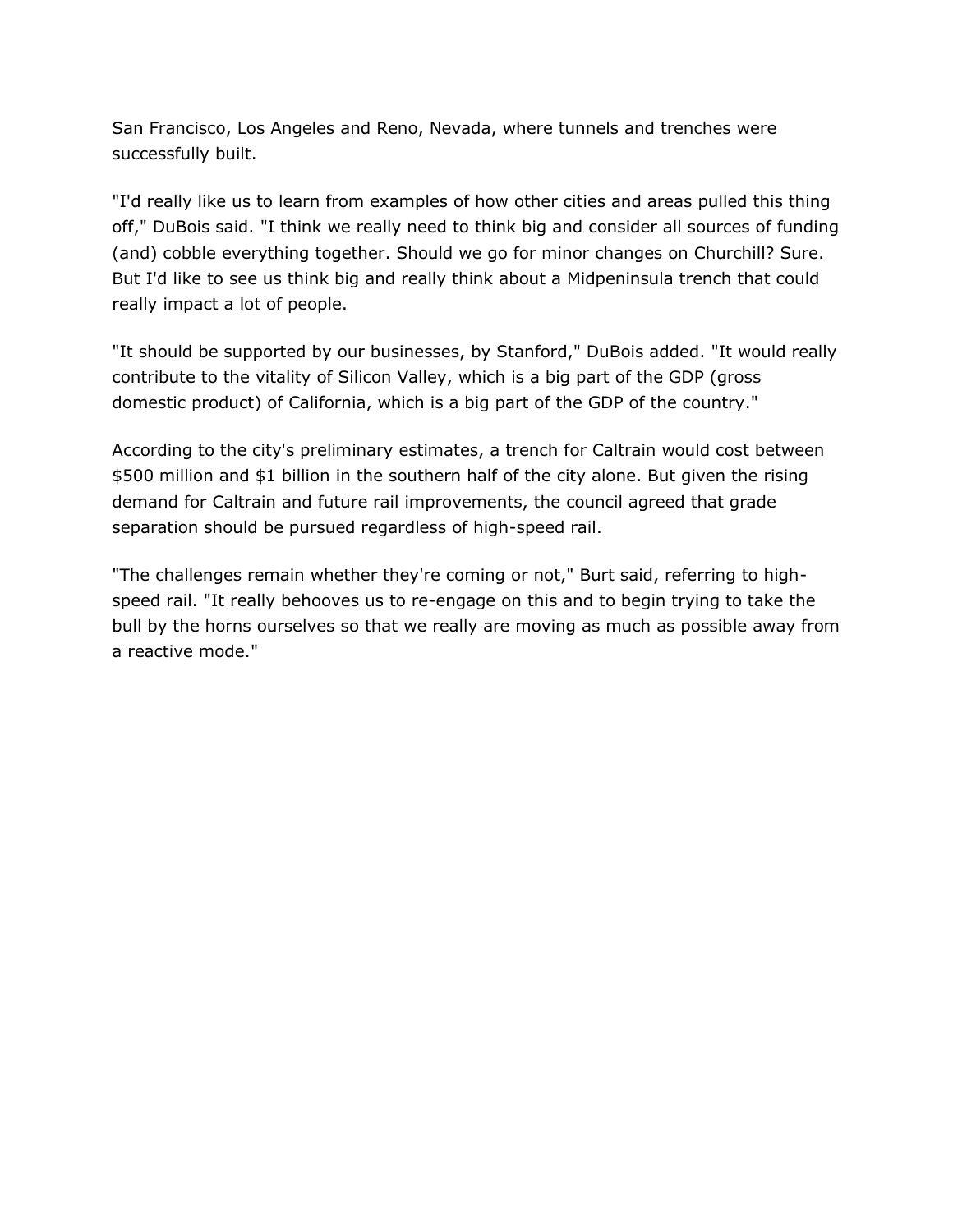# **Assemblyman Harper Issues Statement Opposing High Speed Rail On Morning of Local Community Meeting**

#### **Thursday, October 15, 2015**

Madeleine Cooper, (916) 319-2074

HUNTINGTON BEACH, CA - Assemblyman Matthew Harper (R-Huntington Beach) today issued the following statement prior to this evening's California High Speed Rail Authority's Community Open House Meeting in Anaheim:

"The plans for High Speed Rail are troubling, and the High Speed Rail Authority has a lot to answer for. Today's official cost estimate for the project is \$68 billion, but other estimators believe it will cost much more. Of the estimated price tag, \$55 billion remains unfunded.

"Put simply, the High Speed Rail project being now sold to Californians is not the same project voters approved in 2008. Not only has the project's estimated cost skyrocketed, but current plans include alternate routes that will destroy communities while projected travel times from Los Angeles to San Francisco have been increased significantly.

"Rather than continue to fund the Governor's High Speed Boondoggle, we should be focused on solving real transportation issues, like the improving the embarrassing state of our roads. It is time for the state to tighten the strings, give up on this unobtainable and illconceived fantasy and use these funds on necessary transportation projects instead."

Assemblyman Matthew Harper represents the 74th Assembly District; he is the former Mayor of the City of Huntington Beach. The 74th Assembly District includes the cities of Huntington Beach, Costa Mesa, Newport Beach, Irvine, Laguna Woods and Laguna Beach.

###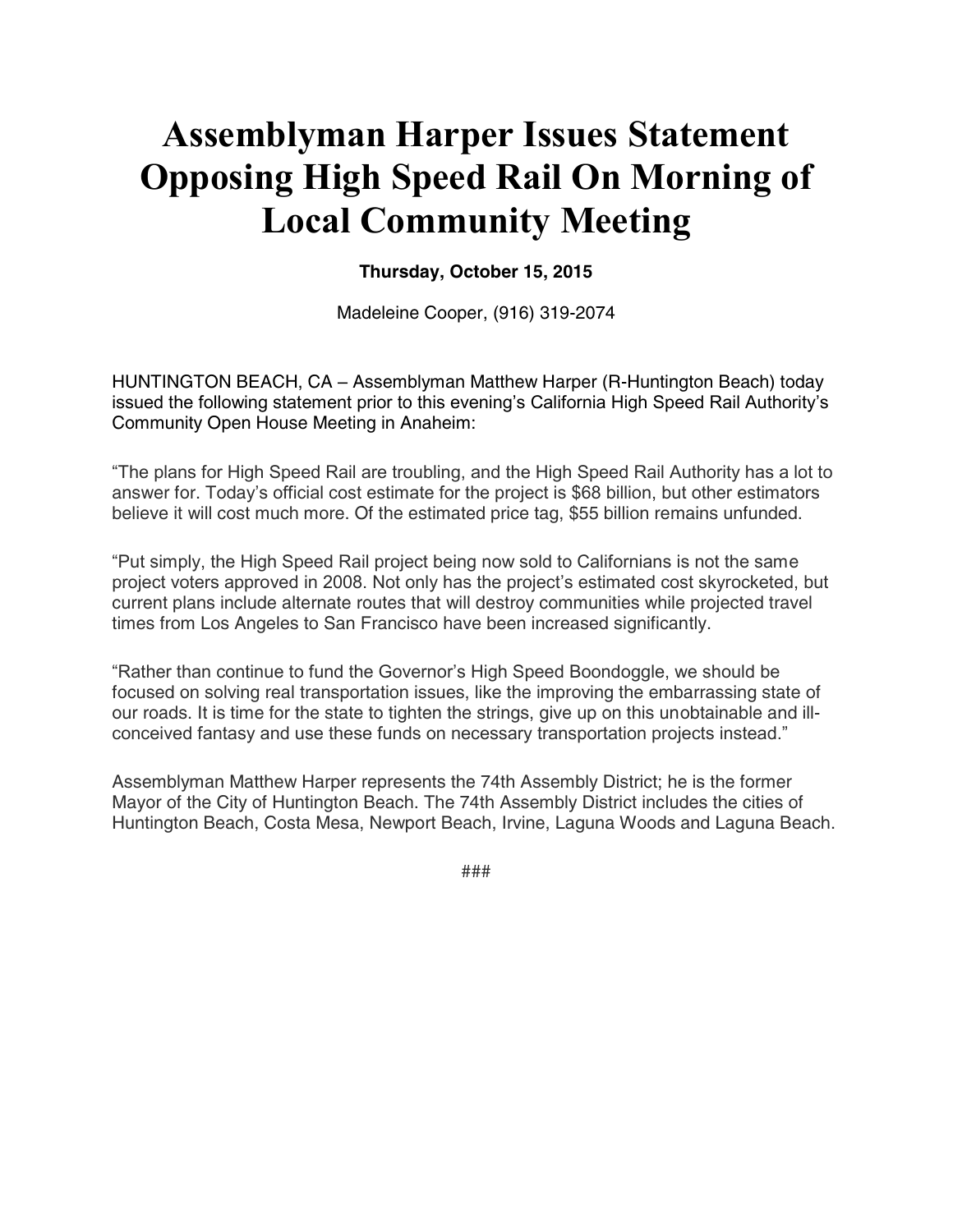# **Private Firms Question California High-Speed Rail Funding**

BY **JULIET WILLIAMS AND JUSTIN PRITCHARD**

Businesses that might bid to build a high-speed rail network acros[sCalifornia](http://abcnews.go.com/topics/news/california.htm) are questioning whether there will be enough government funding to complete the complex and ambitious project.

That picture emerged from documents the companies submitted to the state rail authority overseeing the project, which solicited ideas for how it should approach building a first segment of 300 miles of track by 2022.

Critics have cited the lack of private investors as a major flaw in planning what would be the nation's largest transportation infrastructure project, with a cost estimated at \$68 billion. So the California High-Speed Rail Authority asked firms to suggest how to reduce costs, speed up construction and attract outside money.

In response it received 36 submissions from firms including global construction and engineering giants AECOM, [Siemens](http://abcnews.go.com/topics/business/technology/siemens.htm) and Parsons. The rail authority released the documents to The Associated Press under a Public Records Act request.

The authority has planned an "initial operating segment" from Merced to Burbank, with the first service scheduled for 2022. On Friday, authority spokeswoman Lisa Marie Alley said one purpose of the proposals was to see whether the route could be built sooner.

The target date to connect San Francisco with the Los Angeles area is 2029.

One common theme from the documents: Where will the money come from to make that happen?

"The total funding identified is still insufficient" to deliver an initial operating segment, Parsons wrote in its 17-page submission. "This shortfall, as well as the uncertainty around these sources, must be addressed."

The state Legislature agreed last year to provide the first ongoing source of financial support to the project by tapping revenues from the state's greenhouse gas emissions program in which companies buy and sell pollution credits. That amounted to \$750 million over the last two fiscal years, with a promise of 25 percent of "cap and trade" revenues into the future. Voters in 2008 also approved nearly \$10 billion in bonds, and the federal government has committed \$3.5 billion in matching funds.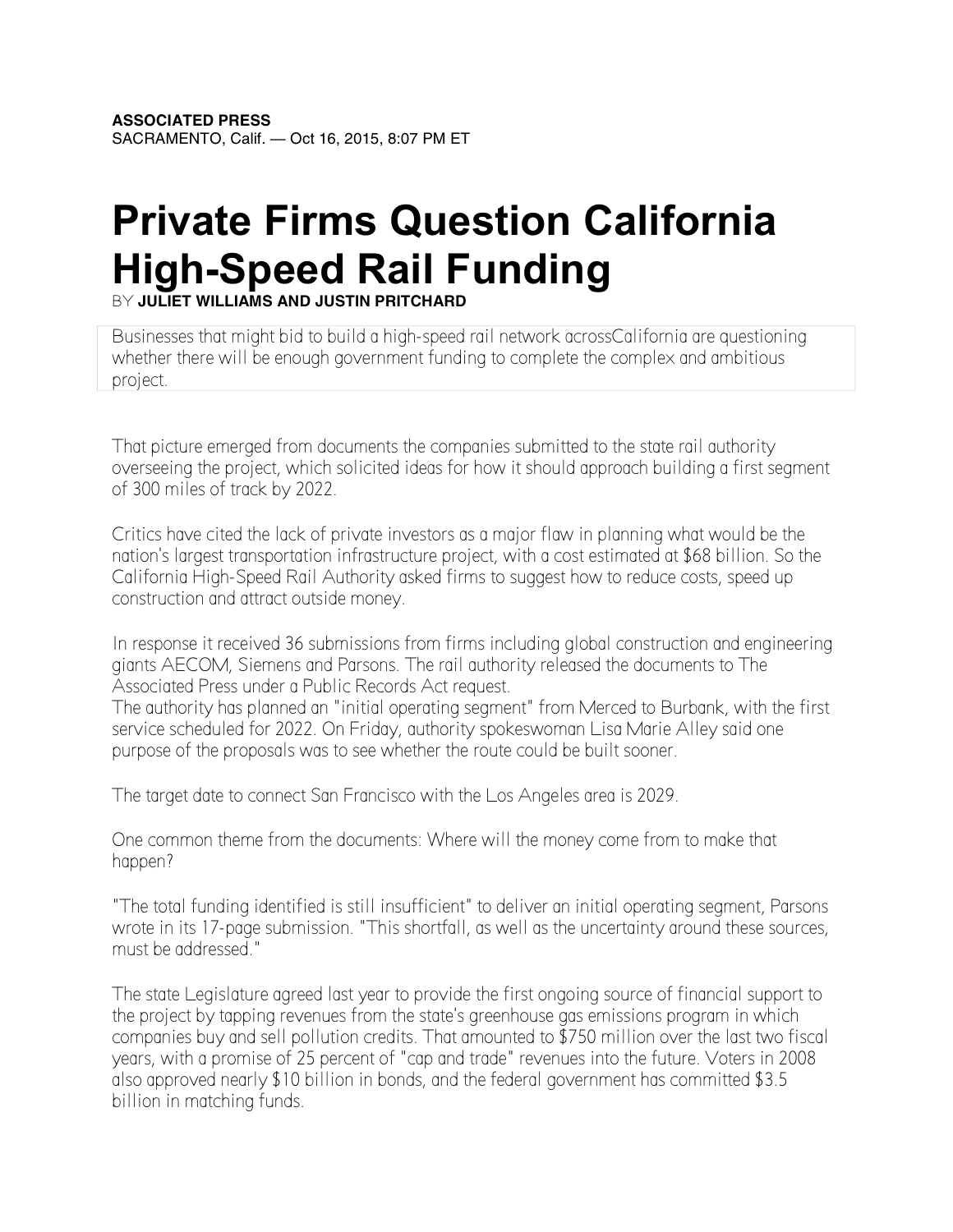Because ticket fees are not expected to generate nearly enough revenue to cover debt from construction, "there must be significant government funding," AECOM wrote in its 23-page submission.

One critic of the project doubts it can attract investments from outside government.

"No private investor will hand over the billions they are asking for and then allow the state to own and govern the use of that investment," said William Grindley, a retired international business consultant who has closely followed — and consistently raised doubts about — the project.

In the documents, many firms suggested breaking the project up into smaller contracts, typically in the \$3 billion to \$5 billion range. Anything much larger could scare off even the world's largest construction and financing firms, the respondents said.

"The market cannot absorb a single \$20 billion contract," a group led by ACS Infrastructure Development, Inc. wrote, arguing that the risk to a construction firm would be too high and that "financial institutions would not invest into a project of such unprecedented scale and cost."

Officials with the rail authority called the receipt of 36 responses a sign that the private sector is very interested.

"Two years ago, we were calling them — and now they're calling us," Alley said. "This project is real for a lot of people, more so than before."

The authority plans to interview respondents over the next few months and publicly discuss next steps in the new year, Alley said.

Pritchard reported from Los Angeles. Contact him at http:/[/twitter.](http://abcnews.go.com/topics/business/technology/twitter.htm)com/lalanewsman.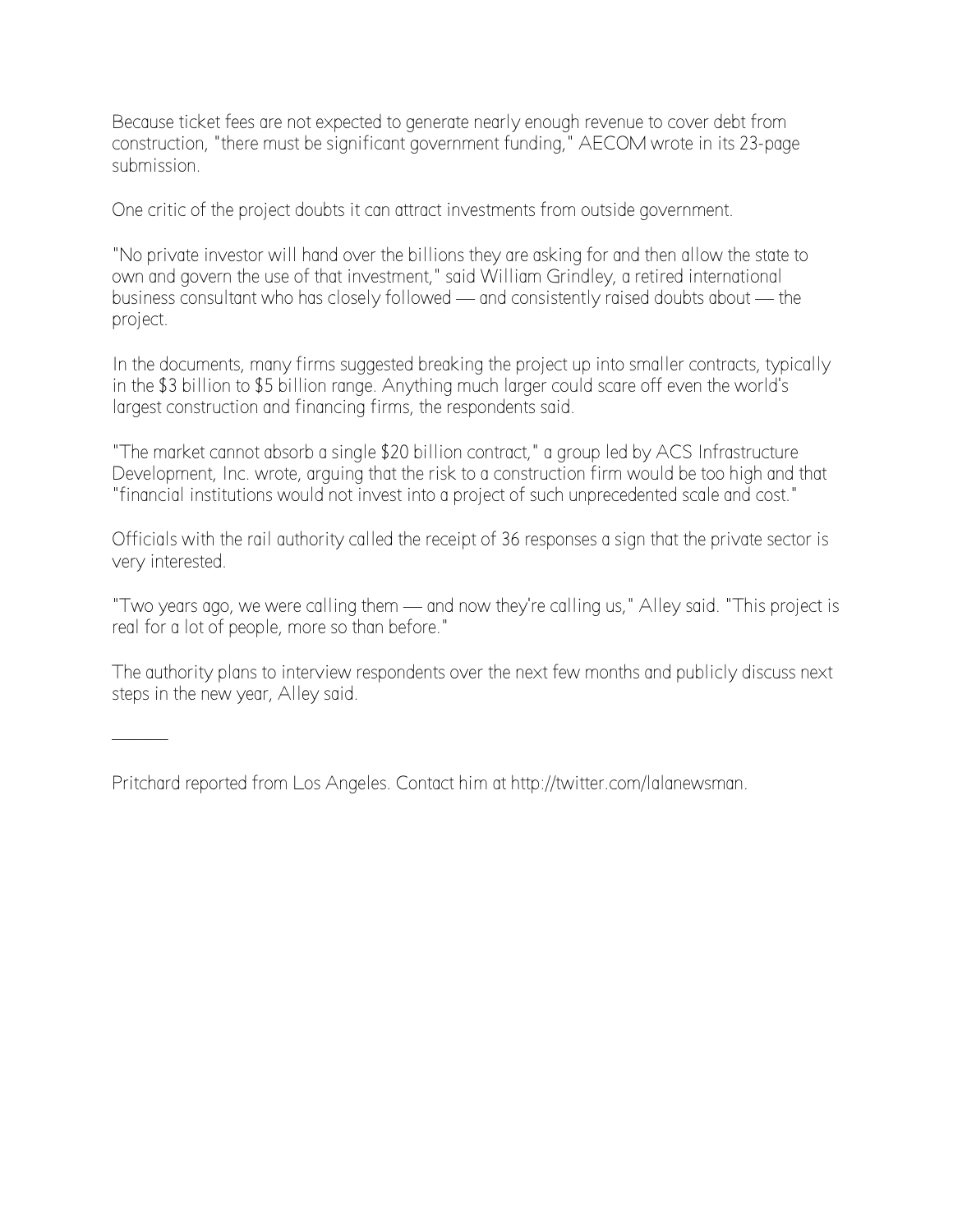Los Angeles Times, October 16, 2015

## Funding and subsidies worry potential partners in California's

### bullet train project



California has begun construction on the first segment of the bullet train, but firms asked to partner on the project have expressed concerns over funding and other issues.

(California High-Speed Rail Authority)



**[Ralph VartabedianContact Reporter](http://www.latimes.com/la-bio-ralph-vartabedian-staff.html#navtype=byline)**

Major construction, equipment and engineering firms around the world, responding to a solicitation to form a partnership with the California highspeed rail project, have raised serious concerns about the state's shortage of funding, the potential need for long-term operating subsidies and whether the project can meet the current construction schedule.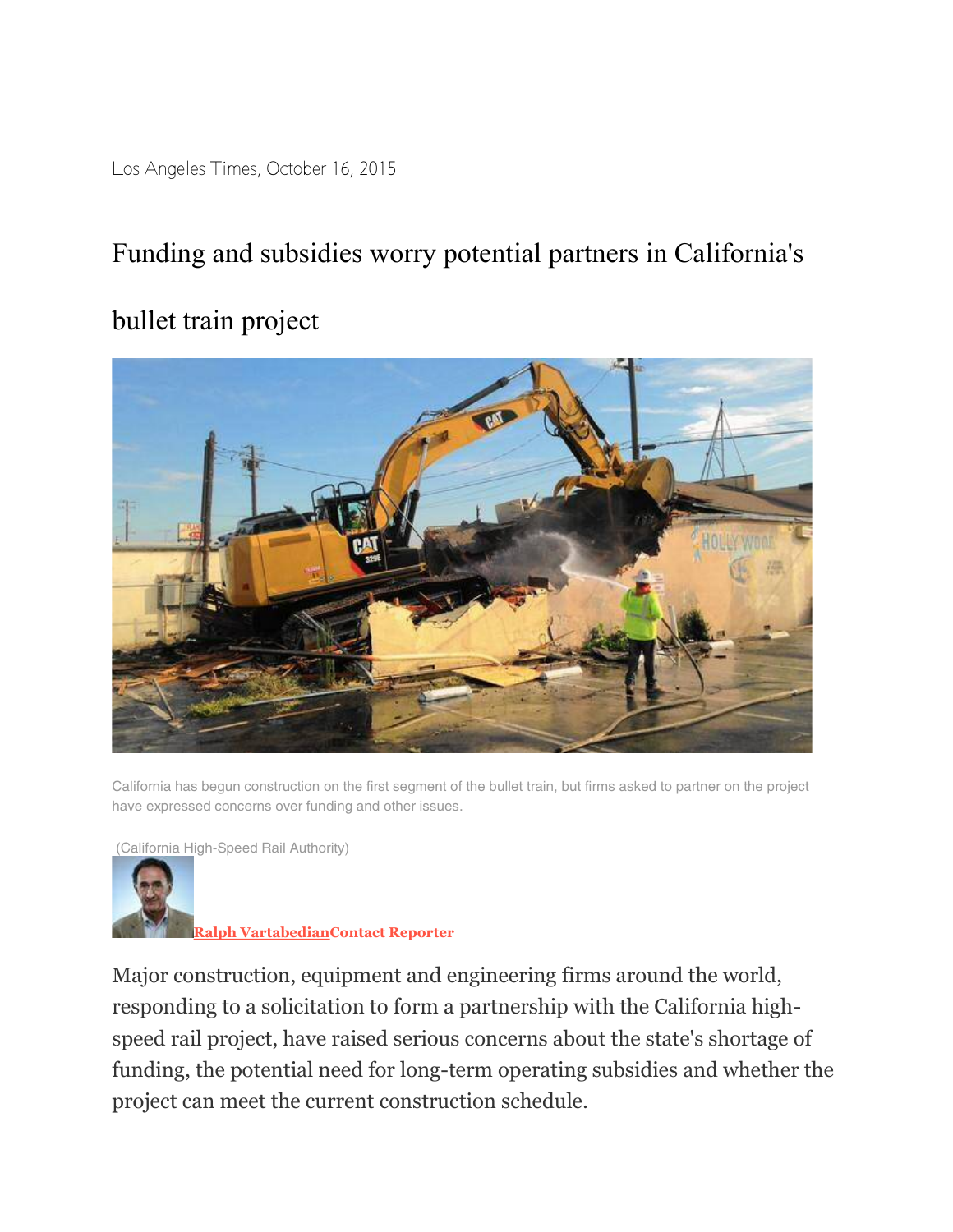The comments were included in 36 responses sent by the international firms to the California High-Speed Rail Authority after it requested suggestions on how to complete the \$68-billion project. Despite the concerns, many of the companies expressed a willingness to participate in the project.

Construction of the first section of the planned Los Angeles to San Francisco rail line began earlier this year. But the state has only half the \$31 billion needed to complete the initial operating segment between Burbank and Merced.



[Comparing high-speed rail fares](http://www.latimes.com/visuals/graphics/la-me-g-bullet-fares-20150508-htmlstory.html)

The appeal for financial and technical partners drew responses from across Europe, Asia and the U.S. But none of the companies expressed a readiness to invest their own money, and some included reservations about the risks.

The state, which has been counting on private investment as part of its funding plans, disclosed receipt of the responses last week. They were released Friday after Public Records Act requests were filed by The Times and other organizations.

Subsidiaries of the Spanish company Ferrovial SA wrote that most high-speed rail systems around the world require operating subsidies and that the same will probably be true for California's bullet train.

"We believe it is highly unlikely that the [California system] will turn an operating profit within the first 10 years of operation," the company's 37-page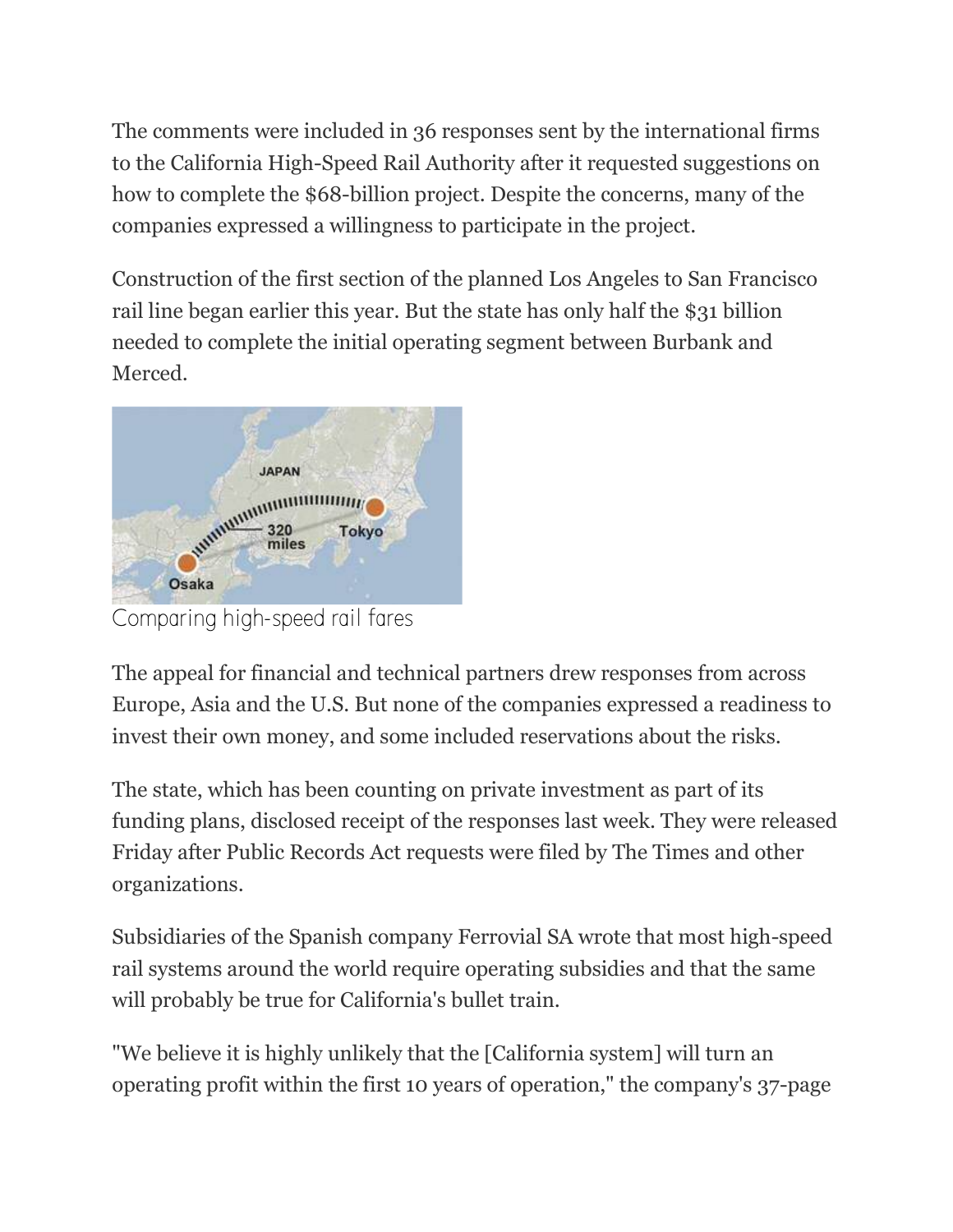submission said. "More likely, [the system] will require large government subsidies for years to come."

Both German rail producer Siemens and Spanish construction company Sacyr Concesiones expressed similar concerns about whether the initial 300-mile segment between the Central and San Fernando valleys could operate profitably.

Sacyr warned that "it is our opinion that the revenue from ridership may not be sufficient to cover all [operation and maintenance] cost."

As part of the taxpayer protections written in to a voter-approved plan to provide funding to build the line, public subsidies for operation of passenger service were banned. State officials have consistently projected the train will turn a profit as soon as it begins carrying riders. The issue is the subject of a lawsuit scheduled to go to trial next year.

[See the most-read stories this hour >>](http://www.latimes.com/local/la-most-read-stories-this-hour-story.html)

A number of companies said the state would need to demonstrate a successful operation before they would bring private money to the table.

The state's commitment to provide up to \$500 million a year in greenhouse gas fees to the project until at least 2020 is a crucial source of revenue, several companies noted. But the state needs to clarify how reliable that funding will be in the future, they said.

Some took issue with the feasibility of the state's plan to bring the entire project under one large umbrella partnership, saying such a venture would be too big for any single company to take on.

And a consortium of Fluor and Balfour Beatty expressed concern about the project meeting its construction schedule.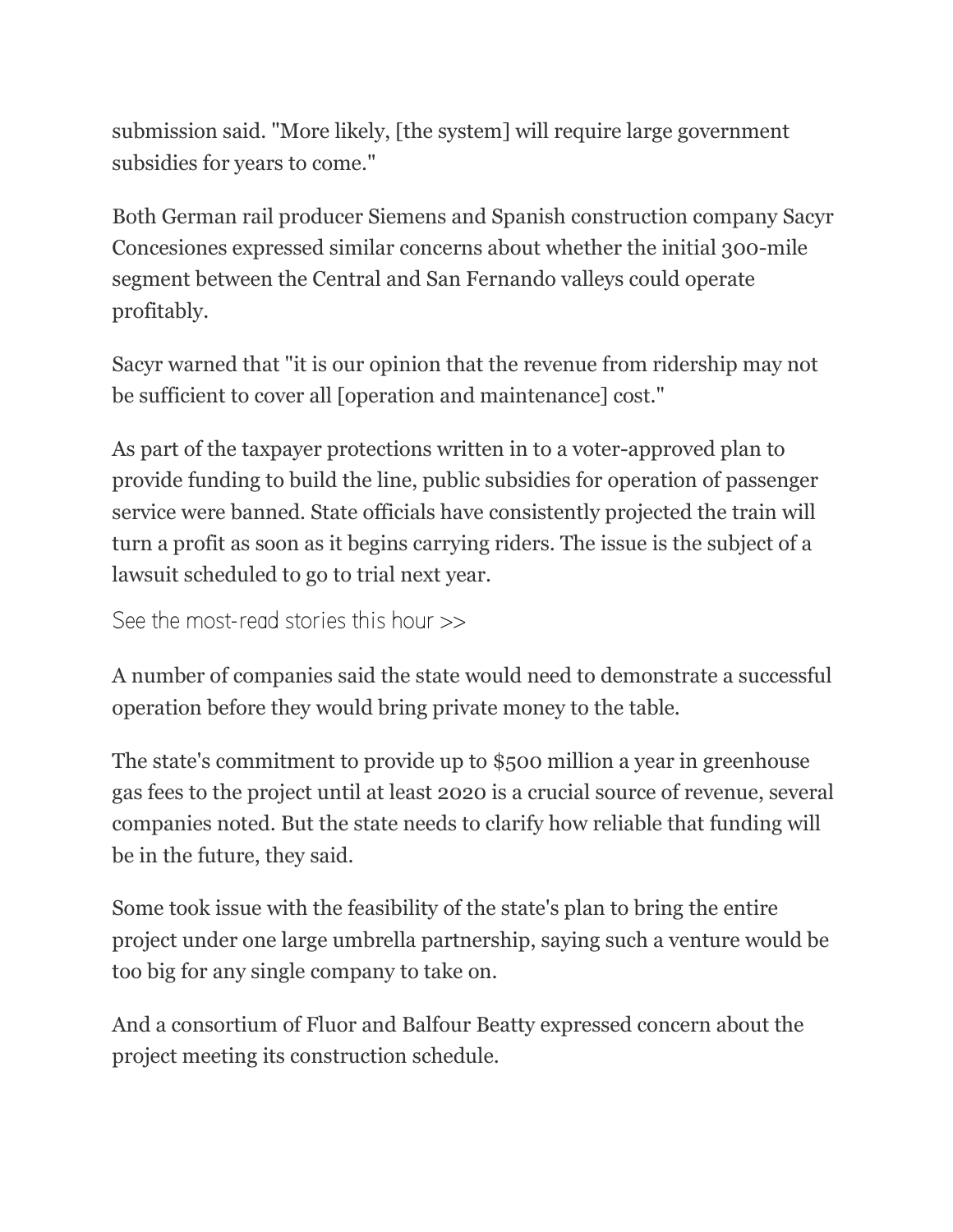Dan Richard, the rail authority chairman, said in an interview that the outpouring of interest was encouraging and that the cautiousness of the businesses wasn't surprising.

"We got a huge response," Richard said. "You wouldn't have seen all these people put ink to paper if they didn't think this was a real program. That's what I took out of this."



[High-speed rail through Central Valley](http://www.latimes.com/visuals/graphics/la-me-g-highspeed-rail-route-20150126-htmlstory.html)

Richard dismissed the suggestions that public subsidies would be needed once the trains are rolling, asserting that every major high-speed rail system in the world operates without subsidies. That point has been in dispute for years, with critics asserting that most foreign systems are heavily subsidized and supporters arguing that high-speed rail networks operate in the black.

Richard said the state rail authority doesn't expect to attract a private investor until it begins to successfully operate its first segment.

Attracting a partner too early would increase the risk to a private investor and require the state to discount the value of the franchise, he said. So the state will need to build an initial portion of the system on its own, possibly with a pay-as-you-go approach using available state funds.

"I believe we are honing in on an initial operating segment," he said.